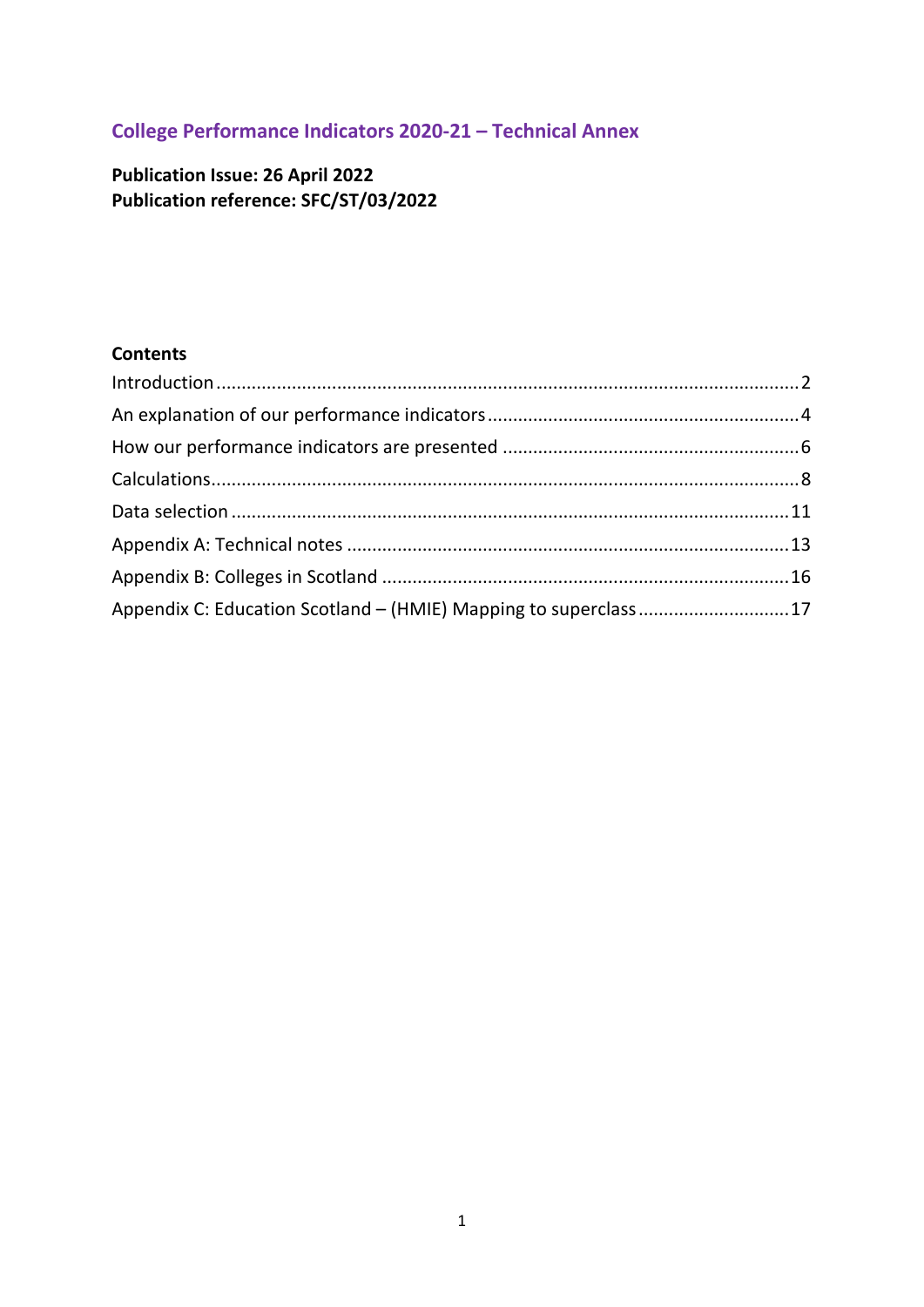### <span id="page-1-0"></span>**Introduction**

- 1. SFC has published PIs on college teaching activity for the past 18 years although PIs are not available on a consistent basis for all years. Links to previous publications going back to 2008-09 are provided and can be found on our website at: [College Performance Indicators.](http://www.sfc.ac.uk/publications-statistics/statistics/statistics-colleges/college-performance-indicators/college-performance-indicators.aspx)
- 2. The purpose of the indicators is to inform stakeholders about the performance of the sector. The reported PIs allow for the evaluation of performance of students by level of course and hours of study both over time and against other similar colleges. The PIs can be used, for example, to monitor and compare performance of groups of specific interest, such as disabled and care-experienced students, thereby supporting a wider improvement agenda within the sector. HE course qualifications are more likely to be standard across subjects and awards and results can be used more readily than FE courses for sector benchmarking.
- 3. Performance Indicators are available for colleges (further, tertiary, sixth-form) in other United Kingdom countries but due to the different cohort characteristics and performance indicator definitions these are not directly comparable with the Scottish college sector PIs.
- 4. The latest information available within the report is for academic year 2020-21. For full-time performance indicators results are shown over the period 2008-09 to 2020-21. For part-time courses results are shown from 2018-19 although earlier years are available from our website.
- 5. The reporting period was impacted by the ongoing Covid-19 pandemic and the requirement for public health control measures that continued throughout 2020-21. As a result of these circumstances it is difficult to compare 2019-20 and 2020-21 results directly with previous years. SFC has presented data for several years but full consideration should be given to these exceptional circumstances when comparing results over time.
- 6. The Performance Indicators report provides a broad coverage of activity on recognised qualifications and includes, in addition to SFC funded student activity, Skills Development Scotland (SDS) funded Foundation Apprenticeship courses and college based university 'Associate' status students.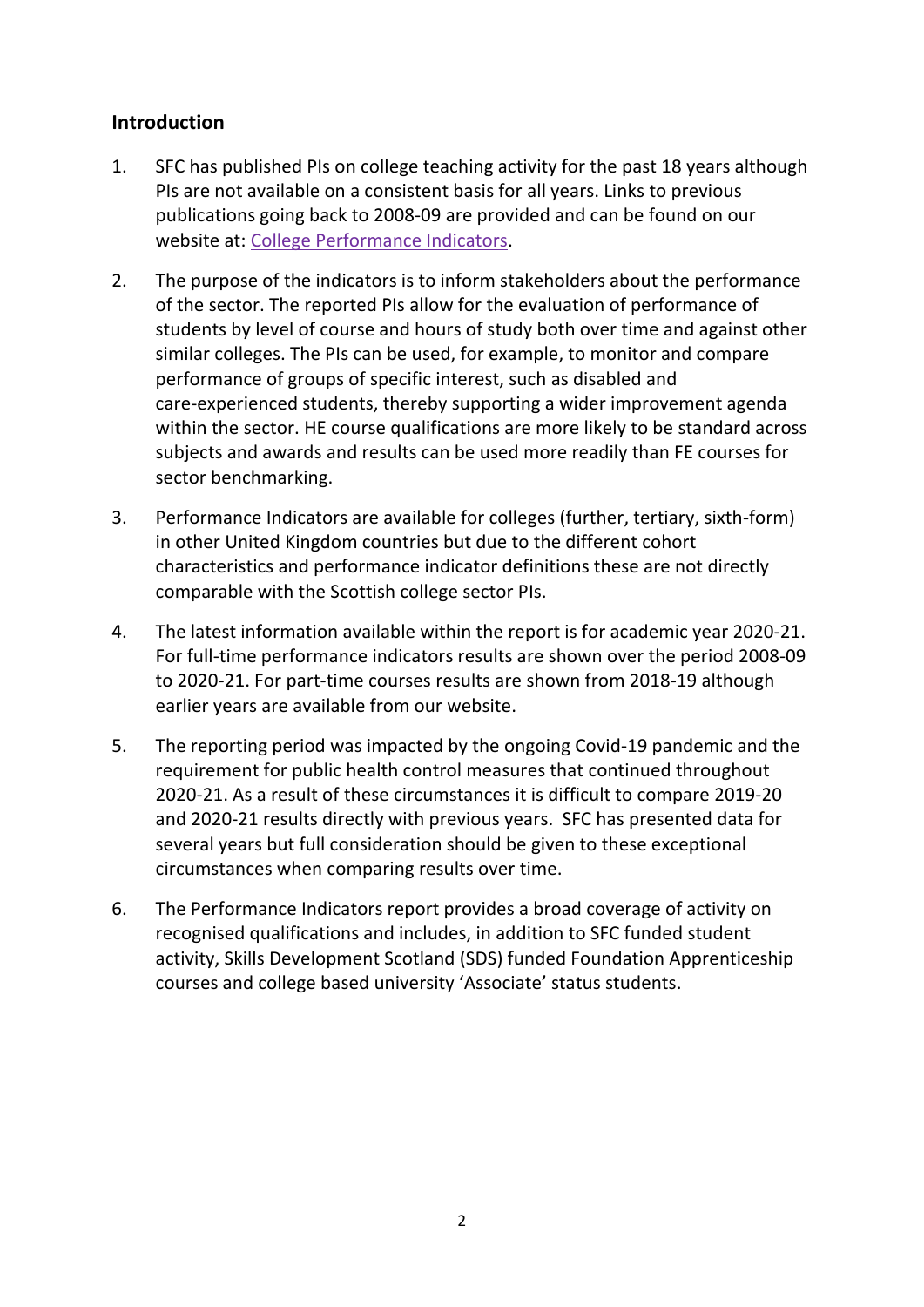- 7. The Scottish college landscape has fundamentally changed since 2010 with the phased creation of larger colleges operating on a regional basis through merger. This has led to a reduction in the number of colleges from 45 in August 2010 to the 26 colleges today.
- 8. Students have a wide variety of personal motivations for studying at college and study across an extensive range of programmes, from literacy and numeracy courses to engineering and agriculture, with awards ranging from courses not providing a recognised qualification to higher national certificates and diplomas or degrees in partnerships with universities.
- 9. Our method of presentation and breakdown of PIs by subject groups, duration of study, age groups and gender gives a comprehensive view of sector-wide provision and performance, enabling an informed comparison over time.
- 10. The PIs are based on student records submitted via the Further Education Statistics (FES) system. This is an automated data capture and record system which encompasses built-in iterative quality checks to ensure the data is correct and credible. Only when the data has passed will SFC permit the data to be used for PI purposes. In addition to our checks, every college Principal must also sign off the data as a true and accurate record for their college.
- 11. As an additional reassurance of consistency and quality, SFC contracts with Education Scotland (ES) to provide external assurance on quality and to support improvement in the college sector. ES publishes colleges' annual evaluative reports and enhancement plans together with a joint SFC/ES endorsement statement and these are available on [Education Scotland's website under](https://education.gov.scot/education-scotland/inspection-reports/)  [Further Education sector.](https://education.gov.scot/education-scotland/inspection-reports/)
- 12. Our analytical team also conducts data quality checks to ensure the student records submitted by colleges are accurate and comparable across the sector.
- 13. Each of the charts in this publication contains three percentage figures: the first describes the percentage of students who successfully completed the course year; the second is the percentage that completed the course year irrespective of their result; and the third is the percentage of students that withdrew from the course. These values have been calculated as a percentage of all enrolments.
- 14. For the purpose of improving data quality, this publication now excludes, in the majority of charts presented, students with fewer than 160 hours of study which ensures that the PIs are focused less on short duration courses and more on longer, more vocational courses which are more likely to be formally assessed and accredited.
- 15. When viewing individual college level PI data, where the number of enrolments is less than 50 in a category the results have been supressed and are not shown.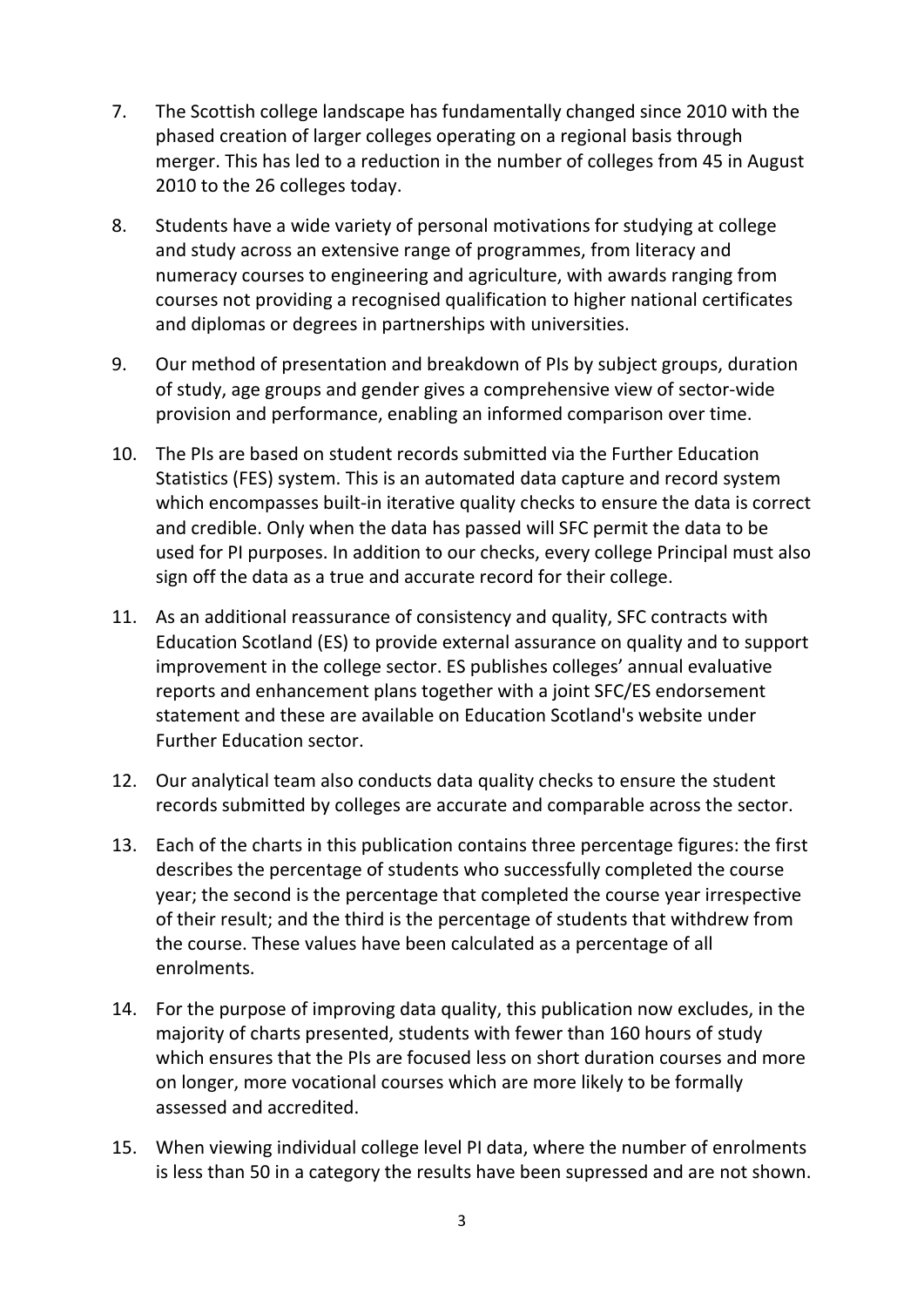This avoids spurious statistical accuracy in the published success rates and reduces the risk of incorrect conclusions being drawn from success rates based on small numbers.

- 16. We provide on our [website;](https://www.sfc.ac.uk/publications-statistics/statistical-publications/2021/SFCST062021.aspx) alongside the publication, a separate [Excel PI Tool](https://www.sfc.ac.uk/publications-statistics/statistical-publications/2022/SFCST032022.aspx) which provides an overview of individual college data together with multicollege regional and national data.
- 17. Links to individual College PIs and an explanation on how our performance indicators are presented and examples of how we calculate PIs can be found in the following appendices.
- 18. It is our aim to strive for continuing improvement and enhanced usability of this document. We welcome feedback from readers on matters of content and presentation.

#### <span id="page-3-0"></span>**An explanation of our performance indicators**

- 19. Scotland's colleges provide SFC with details of the courses that they deliver and the students who enrol on these courses. This data includes details of the student's results at the end of the academic year or withdrawal date if the student does not make it to the end of the course.
- 20. These individual outcomes are described in more detail below:
	- **Completed successful**: indicates that the student has completed the course year. If this is a one year course (which is true of most courses) the student will have gained the qualification they were aiming for. If the student was on a course of more than one year and was not in the final year they will have progressed to the next year of study and achieved at least 70 per cent of the units studied in the current year.
	- **Completed partial success**: indicates that the student completed the programme but did not gain the qualification. This could mean that the student has passed all units except one, or did not pass any units at all. It is generally accepted, however, that the student will have gained some benefit from completing their studies. There will also be instances where a student enrols at college to gain the qualifications to proceed to university. For example, they may enrol to study four Highers but then receive a conditional offer from a university based on passing just two Highers. In that scenario the student may decide to withdraw from two of the Highers to concentrate on passing the two required for entry to their university course.
	- •**Withdrawal**: indicates that the student withdrew from their studies before the programme ended. There are two withdrawal figures; Early and Further as explained below and it is the combined figure of the two that is presented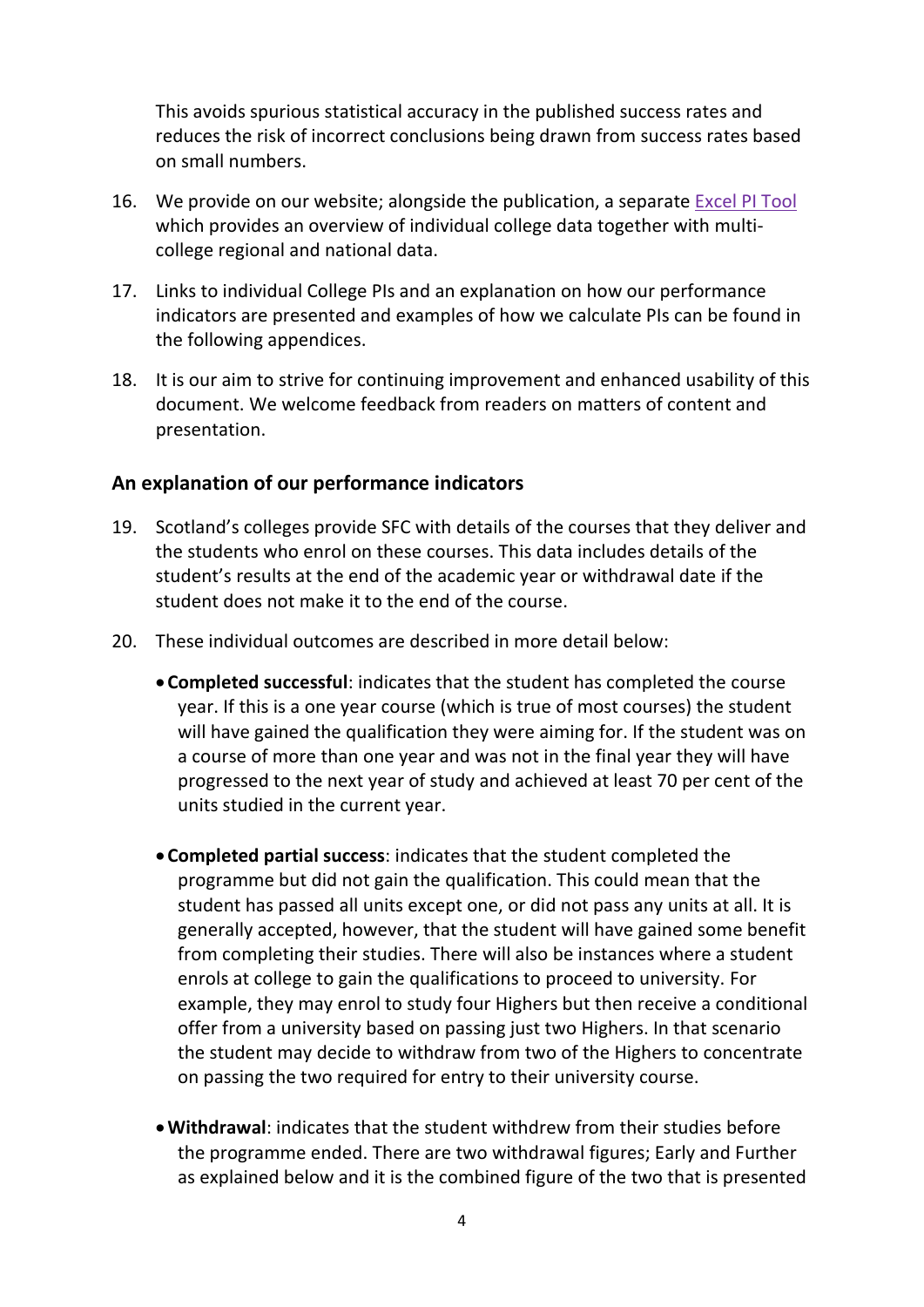in the PI publication.

- **Early withdrawal**: indicates that the student has withdrawn from the programme before 25 per cent of the course has elapsed. SFC does not provide activity funding for students who leave before the 25 per cent date (also known as the funding qualifying date). These students may have left to take up a place at another college or higher education institution, to start a job or perhaps because they found they were unable to continue their studies for financial reasons or because they found the course unsuitable. Colleges often have waiting lists for their courses as they can be oversubscribed. However, it is often too late to replace students with someone from the waiting list at the time of withdrawal.
- **Further withdrawal**: indicates that the student attended after the funding qualifying date but withdrew from their studies before the programme ended. SFC pays the same price for students in this category as they do for a student who completes their programme.
- 21. These three categories are used throughout to describe performance across courses of various duration in terms of hours of learning required to complete the course year plus age groups, level and gender, subject groups and other groups of interest such as minority ethnic groups or disability.
- 22. Each of these charts contains three percentage figures; the first describes the percentage of students who successfully completed the course year, the second is the percentage that completed the course year irrespective of their result and the third is the percentage of students who withdrew from their studies. These values have been calculated as a percentage of all enrolments. Where the number of enrolments is less than 50 the bar on the chart has been removed. This avoids spurious statistical accuracy in the published pass rates and reduces the risk of incorrect conclusions being drawn from pass rates based on small numbers.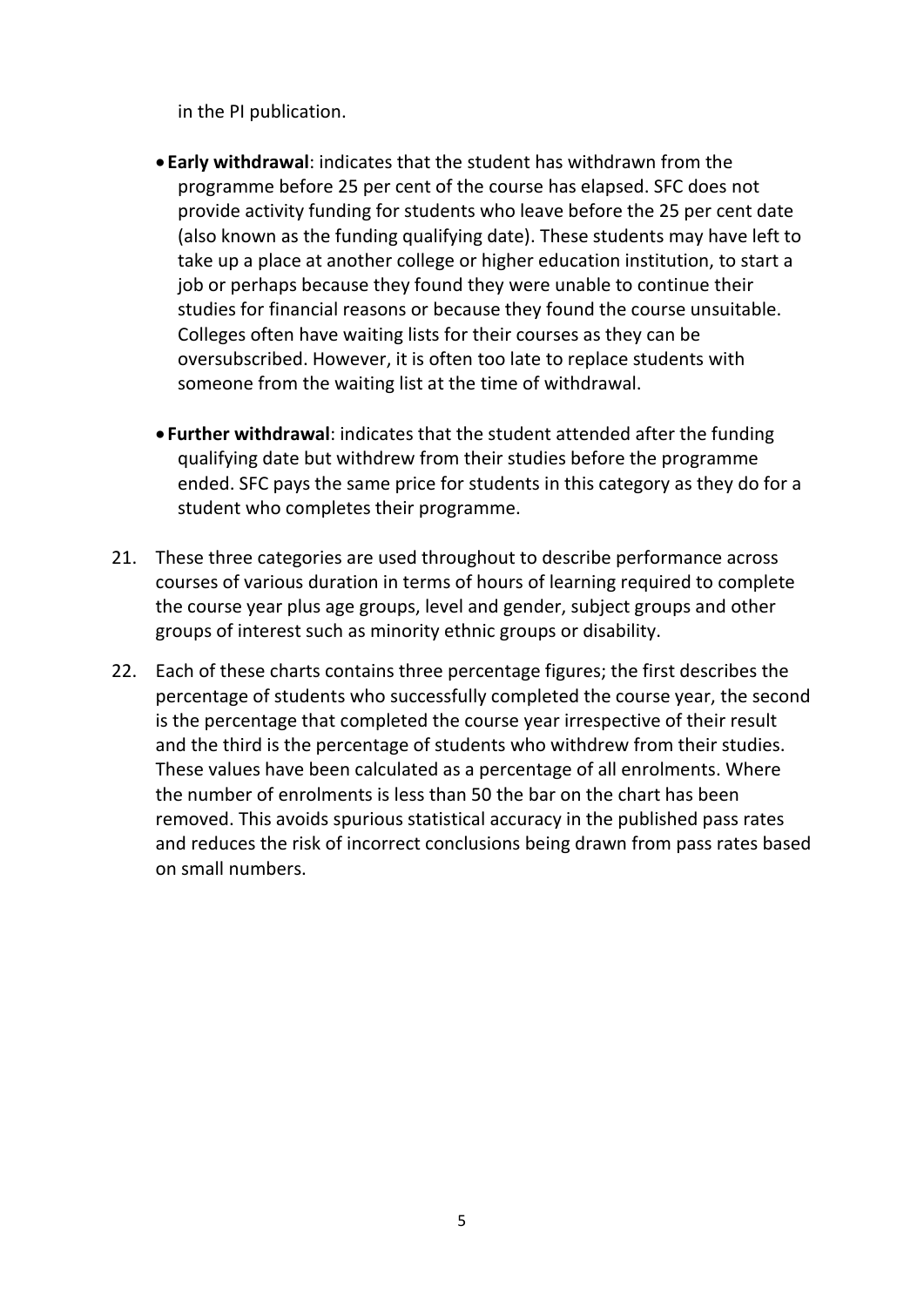### <span id="page-5-0"></span>**How our performance indicators are presented**

23. Our college PIs - as exemplified below - show the success, partial success and withdrawal proportions stacked and labelled to show the full cohort<sup>[1](#page-0-0)</sup>.



- 24. The bar to the left (green) shows the percentage of students who have completed their course year successfully. This includes students who have progressed to a later year for multi-year courses.
- 25. Colleges must choose one of the student outcome options from our guidance notes that best describes the student result. The following student outcomes for nationally recognised programmes are considered to have completed successfully:
	- Completed programme / course, student assessed and successful.
	- Student has progressed to next year and has achieved 70% of the credits undertaken.
	- Student has achieved 70% of the credits undertaken but has chosen not to progress onto the next year.
	- Student completed first year of a Higher National Diploma (HND) but has chosen to leave with a Higher National Certificate (HNC).
	- Student is on an interim year of a multi-year VQ programme and is on track and is still participating in the college programme.
	- Deferred student returning next session to complete units in subsequent academic year. (*Introduced in COVID year 2020-21*).

<sup>.</sup> <sup>1</sup> Chart proportions in the PI publication are rounded to one decimal place so total percentage may not always add up to 100%.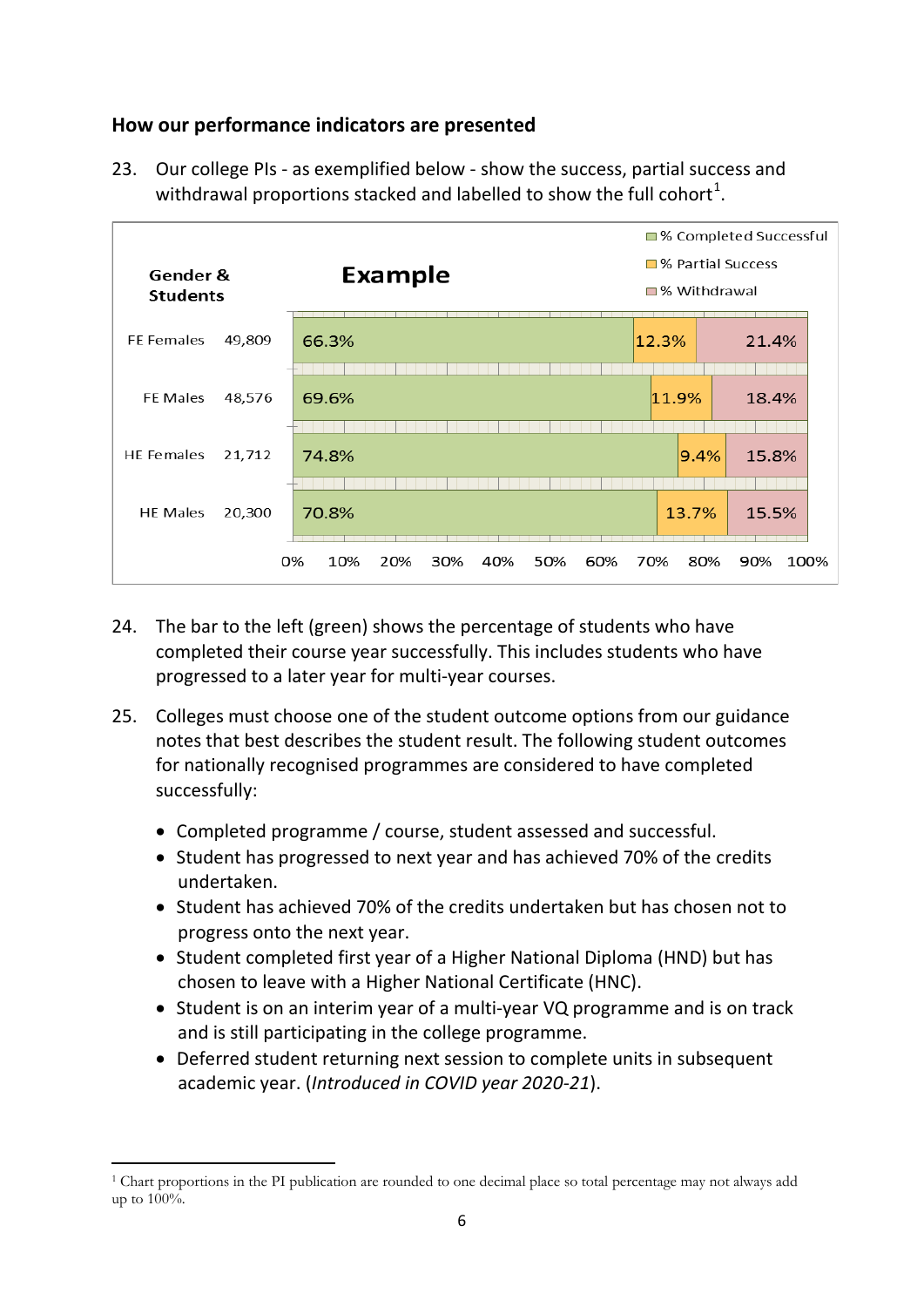- Deferred student deemed eligible to progress to the next level of study without successful completion of unfinished units of course. *(Introduced in COVID year 2020-21*)
- 26. The middle bar (orange) shows the percentage of students who have completed their course year but are not considered to be fully successful. For example, the student may have failed to achieve one or more units required for the course. The following two student outcomes are considered to have completed (with partial success):
	- Completed programme / course, student assessed but not successful.
	- Student has progressed to next year but did not gain 70% of the credits undertaken.
- 27. The combination of these two bars shows the total percentage to have completed the course. For example, the FE Females bars shows that 66.3% of students completed successfully and a further 12.3% irrespective of the result. Therefore 78.6% completed the course in total.
- 28. The bar to the right (pink) represents those students who withdrew from their course after enrolment and for FE Females this shows that 21.4% of students withdrew from their course during the academic year.
- 29. The number of students enrolled on these courses is shown for each academic year to the left of the bar chart.
- 30. The Technical notes Appendix A below shows the breakdown of enrolments for nationally recognised programmes for further education and higher education full and part-time courses across each of the possible student outcomes.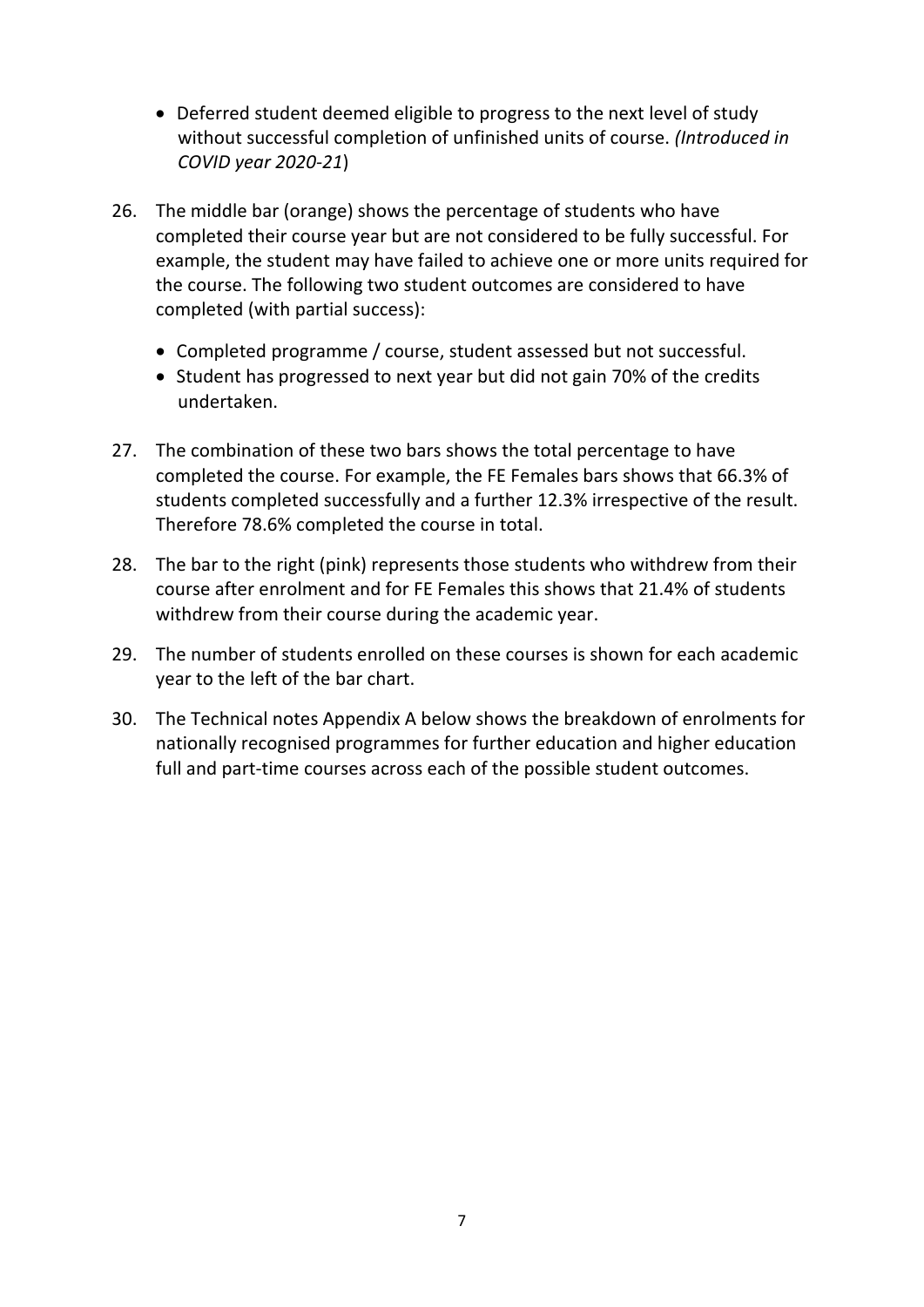### <span id="page-7-0"></span>**Calculations**

- 31. The PIs included within this publication are intended to provide an overview of the student journey from day one to the end of the programme.
- *32.* This example refers to a full-time computing course but the same calculations would be applied for full-time, part-time or day release courses.
- 33. 100 people have enrolled on the course which runs from September 2019 to June 2020 over 36 teaching weeks. Holidays do not count as teaching weeks.
- 34. **Two** students drop out in the first week, one because they were offered a job and the other because they felt the course was not as they had hoped.
- 35. Another **three** students drop out in week 3, 2 because they had applied for student support only to find that the means testing had shown they were ineligible and therefore unable to fund their living expenses. The other withdrew because they were offered a place at University starting in October.
- 36. **Two** more students dropped out in week 4 both because they found the course too difficult.
- 37. All other students continued their studies until week 8 when a further **three**  students withdrew. Two of these students simply stopped attending and the other was fortunate enough to start work with a local IT company.
- 38. Our funding qualifying date is reached on 1 November. By this point the 10 students discussed above have withdrawn from their studies.
- 39. The **Early withdrawal** indicator would therefore be derived by working out the percentage of withdrawals prior to the funding qualifying date of all enrolments.
- 40. We know that 100 students started on the course and that 10 withdrew before the funding qualifying date therefore 10 per cent withdrew prior to the funding qualifying date.

#### **Early withdrawal = 10 / 100 =10%**

- 41. SFC does not pay the college any teaching grant for these 10 students.
- 42. Although withdrawals are seen as a negative indicator our example above shows that two students actually left to commence employment and another to take up a place at University. Most people, probably including the students in question, would not see these as negative outcomes and the reader should be aware that students withdraw for various reasons.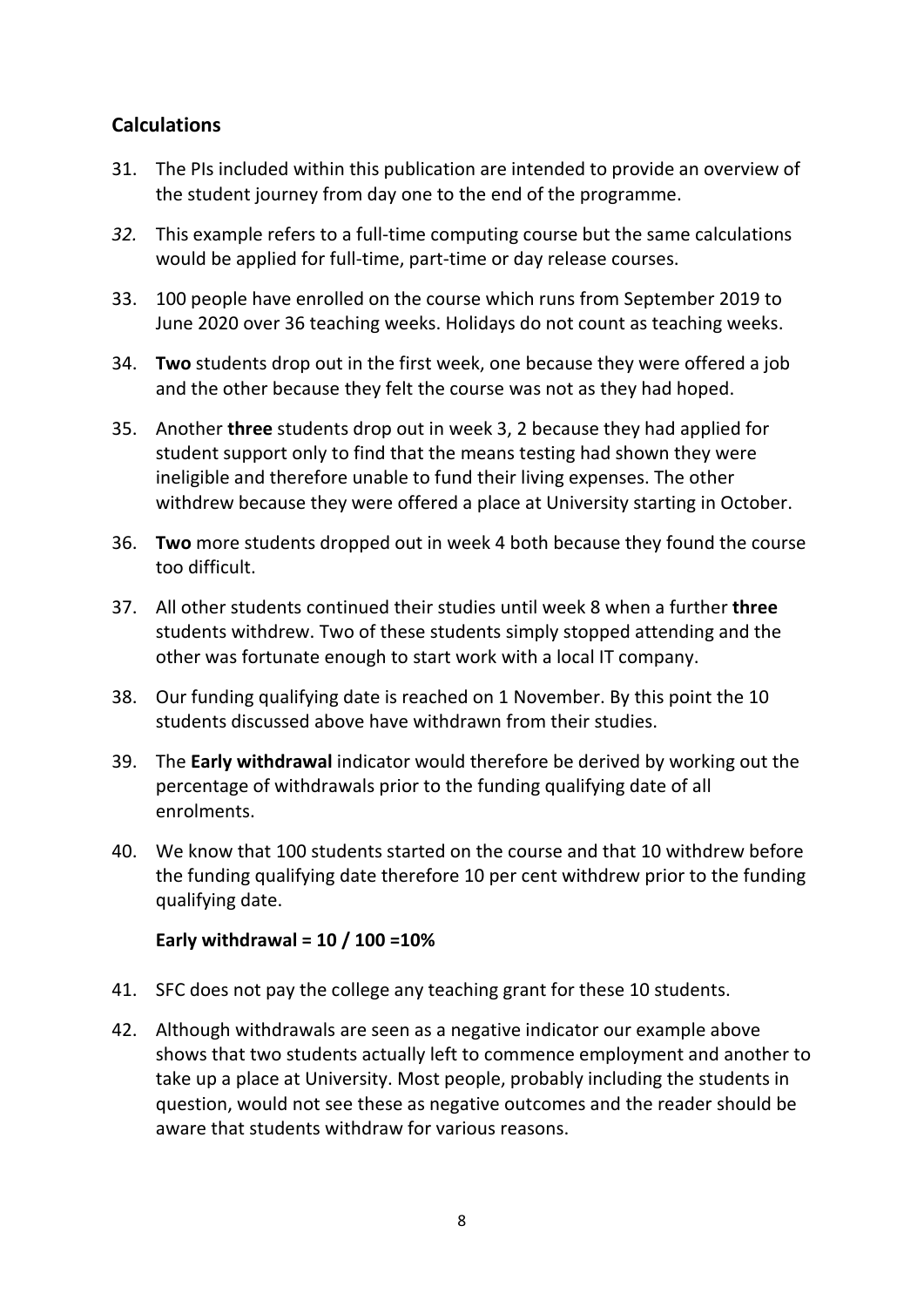- 43. No one drops out in week 9 or 10 but this still leaves 26 weeks to go until the end of the course.
- 44. The **first** student to drop out after the funding qualifying date withdraws in week 11 but they don't tell the college why they have chosen to stop their studies.
- 45. Another **one** student drops out in week 13 and a further **three** in week 14. One of these students has left to start a new job another for personal reasons and the remaining two as the course has become too difficult.
- 46. The Christmas holidays begin in week 15 and unfortunately **five** students simply don't return after the holiday period.
- 47. Exams begin in February which is week 18 and another **three** students withdraw before the second semester begins.
- 48. There are no more withdrawals until the Easter holidays when one more student decides to stop attending as they were behind with their studies.
- 49. **One** final student withdraws in week 32 for personal reasons.
- 50. In total that's **15** additional students who have withdrawn between the funding qualifying date and the end of the programme. One of these was to start a job.
- 51. Another of our main indicators is the number of students who withdraw between the funding qualifying date and the end of the programme. The **Further withdrawal** indicator would therefore be derived by working out the percentage of withdrawals between the funding qualifying date and the end of the programme.
- 52. We know that 100 students started on the course and that 15 withdrew between the funding qualifying date and the end of the course therefore 15 per cent withdrew after the funding qualifying date.

#### **Further withdrawal = 15 / 100 =15%**

53. We now of course know that 10 students withdraw before the funding qualifying date and that 15 withdraw between the funding qualifying date and the end of the course. This means that 25 of the 100 students (25 per cent) did not complete their course.

#### **Overall withdrawal = 25 /100 = 25%**

54. Our PIs however are designed to differentiate between those who complete and achieve the qualification they were aiming for and those who complete but with a lesser level of success.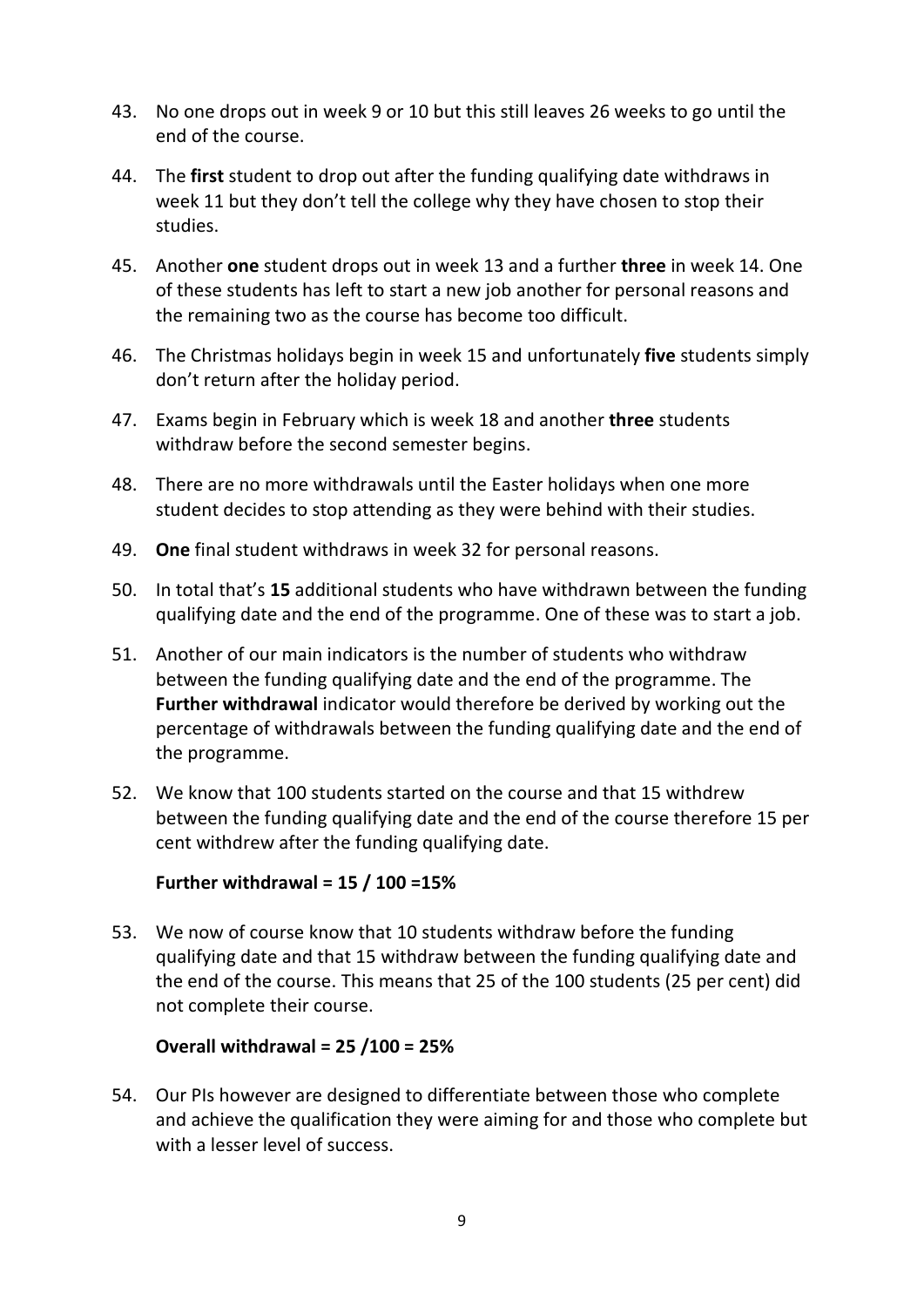- 55. Our performance indicator (PI) guidance notes for 2020-21 can be found at: [College Performance Indicator Guidance](https://www.sfc.ac.uk/publications-statistics/guidance/2021/SFCGD112021.aspx) notes for 2020-21
- 56. Our 2020-21 PIs include the following outcomes for those completing their programmes of study.
	- 07 Completed programme/course, student assessed but not successful.
	- 08 Completed programme/course, student assessed and successful.
	- 14 Completed programme student not assessed as programme is not designed to be assessed.
	- 17 Student has progressed to next year but did not gain 70 per cent of the credits undertaken.
	- 18 Student has progressed to next year and has achieved 70 per cent of the credits undertaken.
	- 20 Student has achieved 70 per cent of the credits undertaken but has chosen not to progress onto the next year.
	- 22 Student completed first year of an HND but has chosen to leave with an HNC.
	- 25 Student is on an interim year of a multi-year VQ programme and is on track and is still participating in the college programme.
	- 50 Deferred student returning next session to complete units in subsequent academic year. (*Introduced in COVID year 2020-21*)
	- 52 Deferred student deemed eligible to progress to the next level of study without successful completion of unfinished units of course. *(Introduced in COVID year 2020-21*)
- 57. If a student has their result coded as 07 or 17 above they are considered to have completed with partial success. These students may have passed all but one unit or no units but they are still likely to have gained some benefit from completing their studies.
- 58. In our computing example 20 students have been coded as either codes 07 or 17 and therefore are considered to have completed with partial success.

#### **Completed: Partial success = 20 / 100 =20%**

- 59. We have already established that our early withdrawal rate was 10 per cent our further withdrawal rate 15 per cent and now our completed: Partial Success rate 20 per cent.
- 60. This would of course mean that 55 of the initial 100 enrolments gained the qualification they aimed for:

#### **Completed: Successful = 55 / 100 = 55%**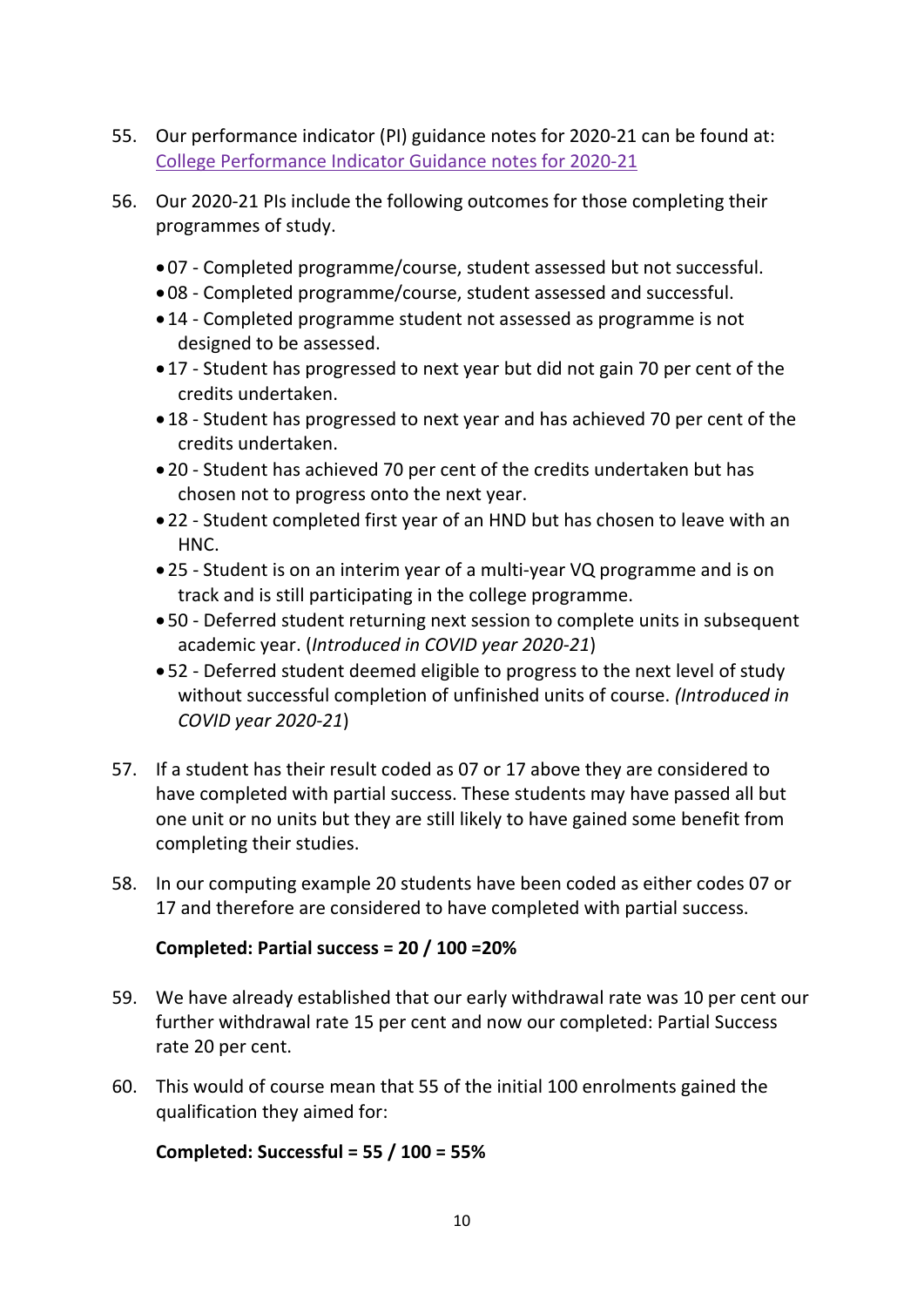61. These three groups are the building blocks of our PIs. SFC believes that these three indicators are best viewed as a whole and therefore these data are presented as separate parts of a bar-chart. An example is shown below:



62. The 55 per cent refers to those completing successfully and the second percentage shows those completing with partial success. Therefore of the 75 per cent of students completing the programme 55 per cent completed successfully and 20 per cent completed with partial success. The remaining 25 per cent of students withdrew at a point during the academic year and did not complete their programme of study.

#### <span id="page-10-0"></span>**Data selection**

- 63. Data related only to courses where the main source of finance of course is Scottish Funding Council (SFC), Skills Development Scotland (SDS) or the college has identified the student as 'Associate Student' status and that finish within the academic session.
- 64. Courses than span academic sessions are excluded as the student will not complete their programme until academic session 2021-22 and no result is available in session 2020-21.

Exclude student outcome (23)

Source of finance of course equals (5, 9) and course end date <='31JUL2021'd

65. Remove student records where the student enrolled but did not attend, student has deceased, assessed programmes where the student was not assessed or mode of attendance is flexible over more than a year and there is no result available in this academic session.

Exclude student outcomes (01, 16, 21, 24, 51, 53, 54, 55)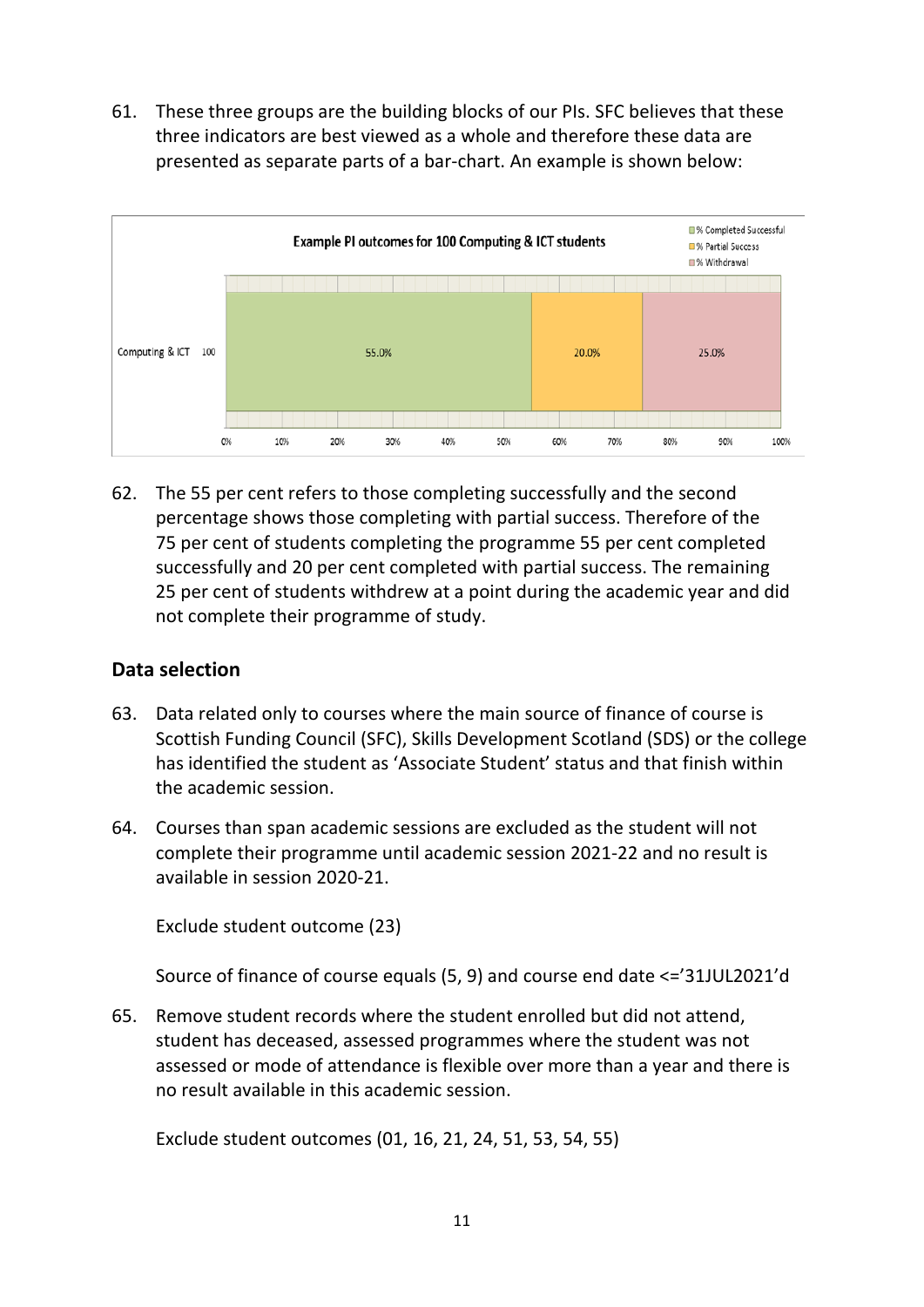66. Remove transferred students who transfer courses before the required funding date and students who meet the funding date but no funding is claimed.

Exclude if student outcome is 5 and student end date is before the 25 per cent required date or student end date is after required date but no funding has been claimed.

67. Non-recognised programmes are also removed as most of this data is not assessed or comparable across the sector.

Exclude Qualification aim 'PB'

68. PIs by age, gender, level and Education Scotland subject area exclude courses where the duration of the course is less than 160 hours.

Exclude enrolments where the student Credits <4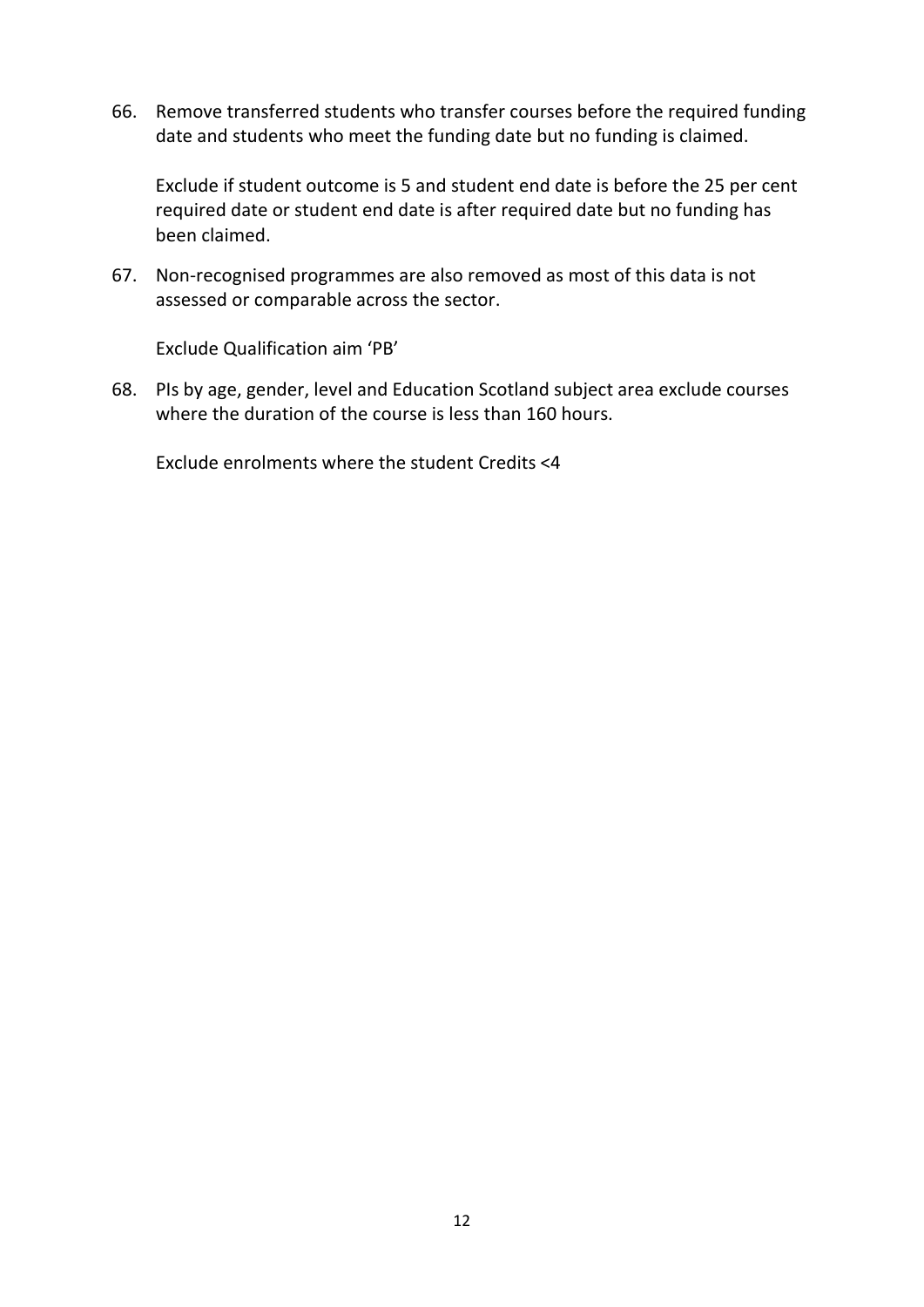### <span id="page-12-0"></span>**Appendix A: Technical notes**

- 1. The PIs are based on student records submitted by colleges via the Further Education Statistics (FES) system. There are around 300,000 student records in our FES system (in any academic year) and we are constantly working to improve the underlying data quality.
- 2. The FES returns include the course / exam result for each student funded by SFC and SDS employability fund activity delivered by colleges. Our College [Performance Indicator Guidance](https://www.sfc.ac.uk/publications-statistics/guidance/2021/SFCGD112021.aspx) outlines the different options to record the outcome for the student on a recognised qualification for the academic year period. This includes options for student withdrawals, transfers, success and failures and continuation to the next stage of the course.

| <b>Enrolments</b>                                                                                                                                                                                                      |               |                  |                |                  |
|------------------------------------------------------------------------------------------------------------------------------------------------------------------------------------------------------------------------|---------------|------------------|----------------|------------------|
| <b>Student Outcome</b>                                                                                                                                                                                                 |               | <b>Full time</b> |                | <b>Part time</b> |
|                                                                                                                                                                                                                        | HE.           | <b>FE</b>        | <b>HE</b>      | <b>FE</b>        |
| Transferred to another programme course within the college                                                                                                                                                             | 14            | 97               | $\overline{2}$ | 40               |
| Withdrawn from programme/course and commenced employment                                                                                                                                                               | 607           | 1,442            | 80             | 508              |
| Withdrawn from programme/course and now studying in an HEI                                                                                                                                                             | 64            | 56               | 4              | 114              |
| Withdrawn from programme/course and destination unknown                                                                                                                                                                | 4,945         | 9,942            | 972            | 7,890            |
| Withdrawn from programme/course and now studying elsewhere (not<br>HEI)                                                                                                                                                | 32            | 111              | 10             | 411              |
| Completed programme/course, student assessed but not successful                                                                                                                                                        | 3,147         | 4,494            | 1,016          | 11,316           |
| Student has progressed to next year but did not gain 70% of the<br>assessed credits undertaken                                                                                                                         | 102           | 104              | 109            | 582              |
| Completed programme/course, student not assessed (student on a<br>recognised qualification but outcome recorded as not assessed)                                                                                       | 0             | 69               | 3              | 134              |
| Completed programme/course, student assessed and successful                                                                                                                                                            | 16,544        | 22,863           | 7,032          | 55,849           |
| Student has progressed to next year and has achieved 70% of the<br>assessed credits undertaken                                                                                                                         | 4,876         | 661              | 1,626          | 2,389            |
| Student has achieved 70% of the assessed credits undertaken but has<br>chosen not to progress onto the next year                                                                                                       | 276           | 25               | 70             | 200              |
| Student is on an interim year of a multi-year VQ programme and is on<br>track and is still participating in the college programme                                                                                      | O             | 697              | 266            | 5,189            |
| Student completed first year of an HND but has chosen to leave with<br>an HNC                                                                                                                                          | 533           | 0                | 0              | 0                |
| (COVID) student unable to complete course and is expected to return<br>next session only to finish outstanding (course/unit) activity for<br>successful completion.                                                    | 677           | 971              | 439            | 2,590            |
| (COVID) student is deemed eligible to progress to the next level of<br>study without first having to successfully complete current course and<br>does not need to complete unfinished units in the next academic year. | 108           | 457              | 111            | 690              |
|                                                                                                                                                                                                                        | Totals 31,925 | 41,989           | 11,740         | 87,902           |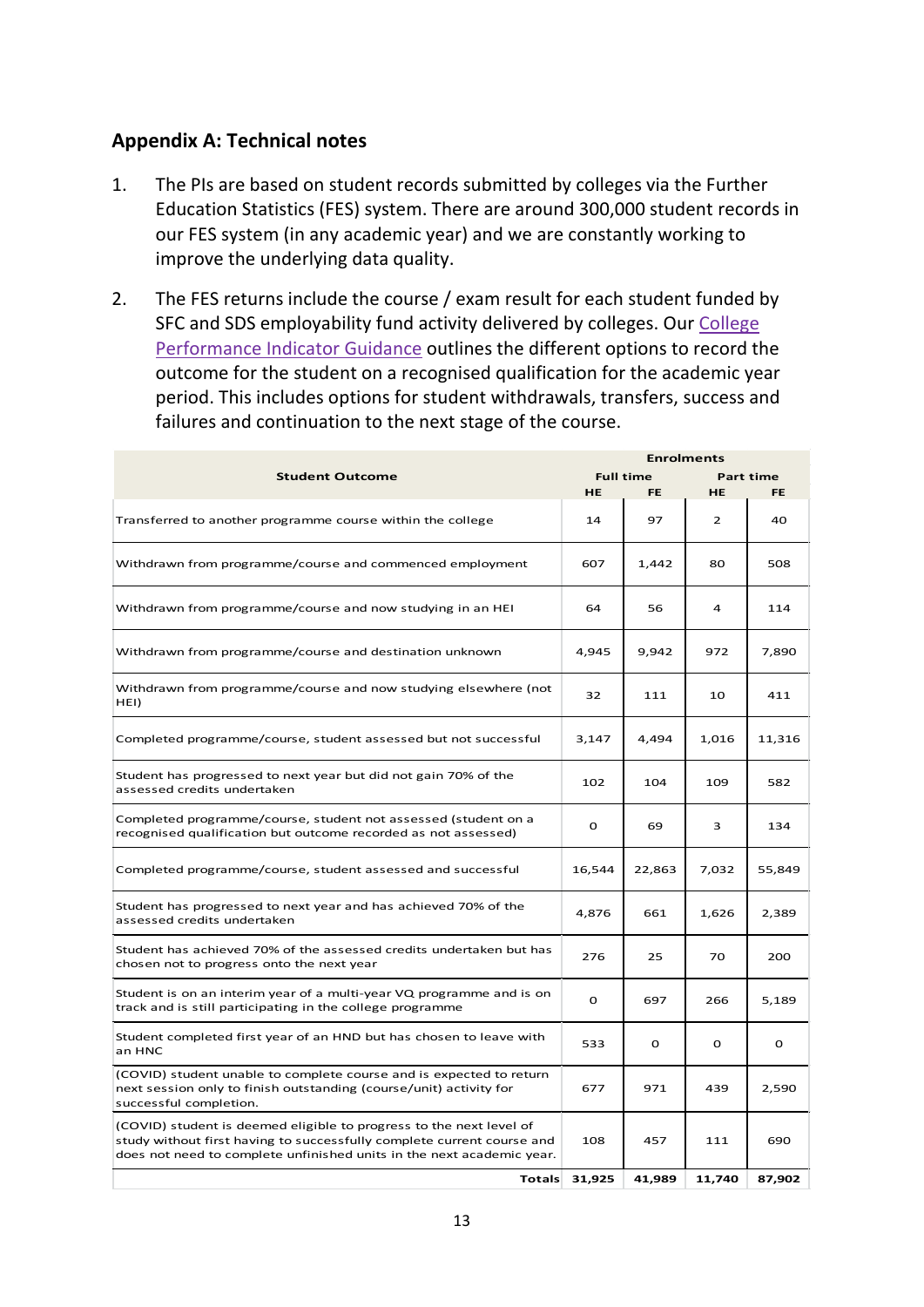- 3. We collect a student record for each funded individual. SFC working with the college sector continues to improve protective characteristics data collection, disclosure, coverage and quality.
- 4. Colleges submit their returns via our FES Online web tool which performs around 150 separate validations on each record. These validations are updated on an annual basis based on feedback from our statistical advisory and performance indicator groups.
- 5. As well as performing data validation, our FES Online system provides colleges with management reports which include performance indicators. These reports include the published Performance Indicators for the college which we ask the college to confirm as accurate.
- 6. Other reports include performance indicators for each course run by the college which enables colleges to evaluate the national PI values by confirming those at course level which are more closely managed by the relevant course teams. Colleges are able to submit files to FES Online as part of an iterative process until they are happy with their data quality and performance indicators. This enables course teams to examine the management reports and update the student records appropriately until they are happy that the results reflect the success rates for their course.
- 7. SFC consults with our statistical advisory groups and with the College Development Network to provide an annual set of [College Performance](https://www.sfc.ac.uk/publications-statistics/guidance/2021/SFCGD112021.aspx)  [Indicator Guidance](https://www.sfc.ac.uk/publications-statistics/guidance/2021/SFCGD112021.aspx) to help ensure student results are coded consistently across the sector.
- 8. In addition to our FES and current PI guidance notes SFC also provides the performance indicator and student outcome datasets to Education Scotland for use within college evaluations and thematic reviews. This helps ensure the accuracy of our data and provides a richer context in which the results can be reviewed. Education Scotland publishes colleges' annual evaluative reports and enhancement plans together with a joint SFC/ES endorsement statement and these are available on [Education Scotland's website](https://education.gov.scot/education-scotland/inspection-reports/) under Further Education sector.
- 9. SFC conducted a number of college consultations and quality checks before the 2020-21 performance indicators were finalised. These consultations and checks ensure the data quality of the 2020-21 student records to ensure our performance indicators continue to be based on accurate data.
- 10. SFC allocated £500 million in teaching and fee waiver grant that includes ESF activity, to colleges to deliver learning activity and an additional £138 million to provide financial student support in 2020-21. This excludes additional funding for strategic projects. As a result colleges undergo a significant audit of their student records to ensure these funds are being spent in line with guidance.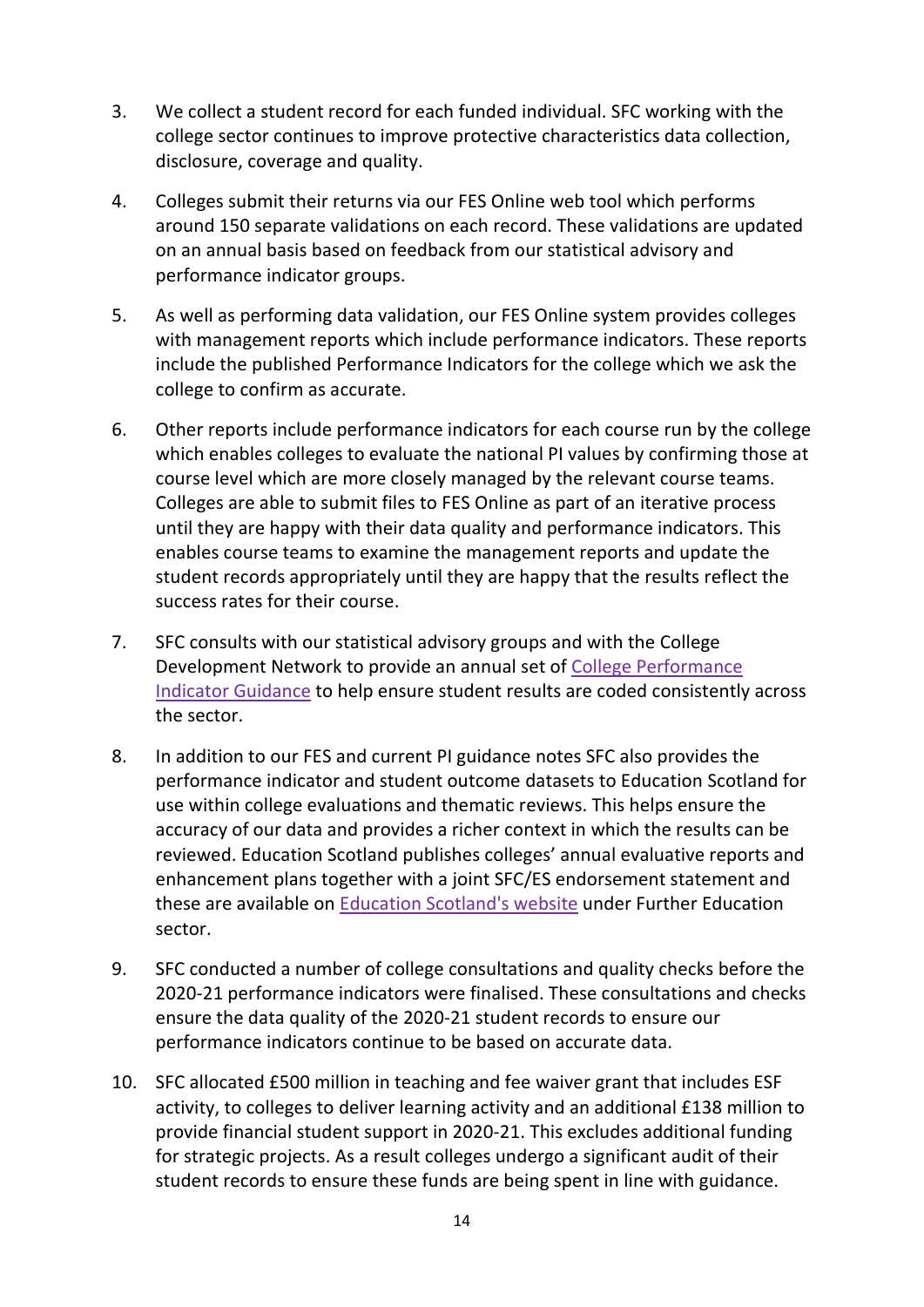These audits include checking that student withdrawals are being properly managed and recorded and that the correct credits are being claimed for students. Our PIs are based on these same records and therefore the robust audit process helps ensure the accuracy of our student records.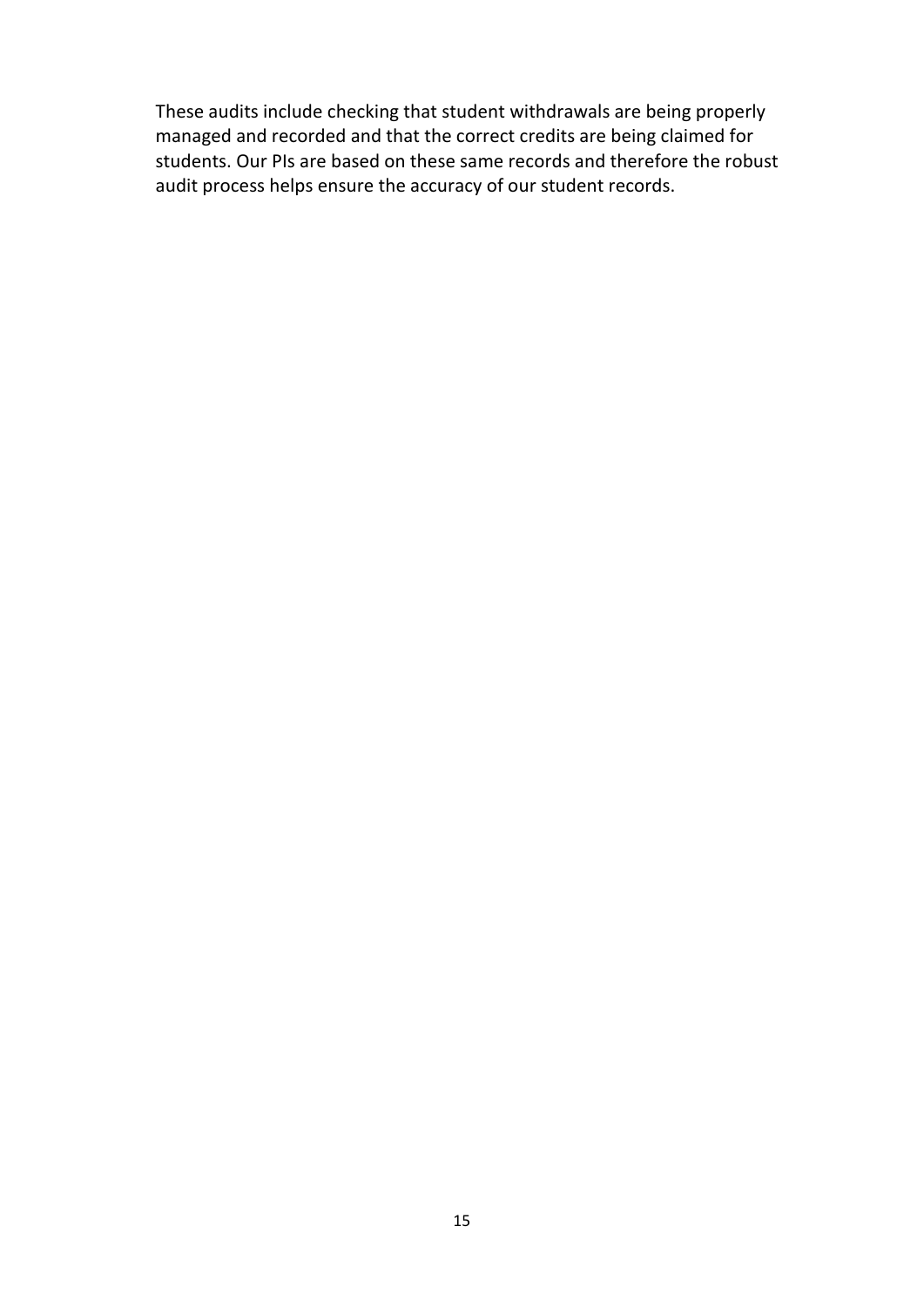# <span id="page-15-0"></span>**Appendix B: Colleges in Scotland**

| North East Scotland College<br>Aberdeen and Aberdeenshire<br>www.nescol.ac.uk<br><b>Ayrshire College</b><br>Ayrshire<br>www.ayrshire.ac.uk<br><b>Borders College</b><br><b>Borders</b><br>www.borderscollege.ac.uk<br><b>Forth Valley College</b><br>Forth Valley<br>www.forthvalley.ac.uk<br>Dumfries & Galloway College<br><b>Dumfries and Galloway</b><br>www.dumgal.ac.uk<br><b>Edinburgh College</b><br><b>Edinburgh and Lothians</b><br>www.edinburghcollege.ac.uk<br><b>Fife College</b><br>Fife<br>www.fife.ac.uk<br>Glasgow Kelvin College<br>www.glasgowkelvin.ac.uk<br>Glasgow Clyde College<br>Glasgow<br>www.glasgowclyde.ac.uk<br><b>City of Glasgow College</b><br>www.cityofglasgowcollege.ac.uk<br><b>Argyll College UHI</b><br>www.argyll.uhi.ac.uk<br>Inverness College UHI<br>www.inverness.uhi.ac.uk<br>Lews Castle College UHI<br>www.lews.uhi.ac.uk<br><b>Moray College UHI</b><br>www.moray.ac.uk<br><b>North Highland College UHI</b><br><b>Highlands and Islands</b><br>www.northhighland.uhi.ac.uk<br><b>Orkney College UHI</b><br>www.orkney.uhi.ac.uk<br><b>Perth College UHI</b><br>www.perth.uhi.ac.uk<br><b>Shetland College UHI</b><br>www.shetland.uhi.ac.uk<br><b>West Highland College UHI</b><br>www.whc.uhi.ac.uk<br>South Lanarkshire College<br>www.south-lanarkshire-college.ac.uk<br>Lanarkshire<br>New College Lanarkshire<br>www.nclanarkshire.ac.uk<br>Dundee and Angus College<br>Tayside<br>www.dundeeandangus.ac.uk<br>West College Scotland<br>West<br>www.westcollegescotland.ac.uk<br>West Lothian College<br>West Lothian<br>www.west-lothian.ac.uk<br>Sabhal Mòr Ostaig UHI<br>www.smo.uhi.ac.uk<br><b>Newbattle Abbey College</b><br>www.newbattleabbeycollege.ac.uk<br><b>Scotland's Rural College</b><br>www.sruc.ac.uk | <b>College</b> | <b>Region</b> |
|---------------------------------------------------------------------------------------------------------------------------------------------------------------------------------------------------------------------------------------------------------------------------------------------------------------------------------------------------------------------------------------------------------------------------------------------------------------------------------------------------------------------------------------------------------------------------------------------------------------------------------------------------------------------------------------------------------------------------------------------------------------------------------------------------------------------------------------------------------------------------------------------------------------------------------------------------------------------------------------------------------------------------------------------------------------------------------------------------------------------------------------------------------------------------------------------------------------------------------------------------------------------------------------------------------------------------------------------------------------------------------------------------------------------------------------------------------------------------------------------------------------------------------------------------------------------------------------------------------------------------------------------------------------------------------------------------------------------------------------------------------------------------------|----------------|---------------|
|                                                                                                                                                                                                                                                                                                                                                                                                                                                                                                                                                                                                                                                                                                                                                                                                                                                                                                                                                                                                                                                                                                                                                                                                                                                                                                                                                                                                                                                                                                                                                                                                                                                                                                                                                                                 |                |               |
|                                                                                                                                                                                                                                                                                                                                                                                                                                                                                                                                                                                                                                                                                                                                                                                                                                                                                                                                                                                                                                                                                                                                                                                                                                                                                                                                                                                                                                                                                                                                                                                                                                                                                                                                                                                 |                |               |
|                                                                                                                                                                                                                                                                                                                                                                                                                                                                                                                                                                                                                                                                                                                                                                                                                                                                                                                                                                                                                                                                                                                                                                                                                                                                                                                                                                                                                                                                                                                                                                                                                                                                                                                                                                                 |                |               |
|                                                                                                                                                                                                                                                                                                                                                                                                                                                                                                                                                                                                                                                                                                                                                                                                                                                                                                                                                                                                                                                                                                                                                                                                                                                                                                                                                                                                                                                                                                                                                                                                                                                                                                                                                                                 |                |               |
|                                                                                                                                                                                                                                                                                                                                                                                                                                                                                                                                                                                                                                                                                                                                                                                                                                                                                                                                                                                                                                                                                                                                                                                                                                                                                                                                                                                                                                                                                                                                                                                                                                                                                                                                                                                 |                |               |
|                                                                                                                                                                                                                                                                                                                                                                                                                                                                                                                                                                                                                                                                                                                                                                                                                                                                                                                                                                                                                                                                                                                                                                                                                                                                                                                                                                                                                                                                                                                                                                                                                                                                                                                                                                                 |                |               |
|                                                                                                                                                                                                                                                                                                                                                                                                                                                                                                                                                                                                                                                                                                                                                                                                                                                                                                                                                                                                                                                                                                                                                                                                                                                                                                                                                                                                                                                                                                                                                                                                                                                                                                                                                                                 |                |               |
|                                                                                                                                                                                                                                                                                                                                                                                                                                                                                                                                                                                                                                                                                                                                                                                                                                                                                                                                                                                                                                                                                                                                                                                                                                                                                                                                                                                                                                                                                                                                                                                                                                                                                                                                                                                 |                |               |
|                                                                                                                                                                                                                                                                                                                                                                                                                                                                                                                                                                                                                                                                                                                                                                                                                                                                                                                                                                                                                                                                                                                                                                                                                                                                                                                                                                                                                                                                                                                                                                                                                                                                                                                                                                                 |                |               |
|                                                                                                                                                                                                                                                                                                                                                                                                                                                                                                                                                                                                                                                                                                                                                                                                                                                                                                                                                                                                                                                                                                                                                                                                                                                                                                                                                                                                                                                                                                                                                                                                                                                                                                                                                                                 |                |               |
|                                                                                                                                                                                                                                                                                                                                                                                                                                                                                                                                                                                                                                                                                                                                                                                                                                                                                                                                                                                                                                                                                                                                                                                                                                                                                                                                                                                                                                                                                                                                                                                                                                                                                                                                                                                 |                |               |
|                                                                                                                                                                                                                                                                                                                                                                                                                                                                                                                                                                                                                                                                                                                                                                                                                                                                                                                                                                                                                                                                                                                                                                                                                                                                                                                                                                                                                                                                                                                                                                                                                                                                                                                                                                                 |                |               |
|                                                                                                                                                                                                                                                                                                                                                                                                                                                                                                                                                                                                                                                                                                                                                                                                                                                                                                                                                                                                                                                                                                                                                                                                                                                                                                                                                                                                                                                                                                                                                                                                                                                                                                                                                                                 |                |               |
|                                                                                                                                                                                                                                                                                                                                                                                                                                                                                                                                                                                                                                                                                                                                                                                                                                                                                                                                                                                                                                                                                                                                                                                                                                                                                                                                                                                                                                                                                                                                                                                                                                                                                                                                                                                 |                |               |
|                                                                                                                                                                                                                                                                                                                                                                                                                                                                                                                                                                                                                                                                                                                                                                                                                                                                                                                                                                                                                                                                                                                                                                                                                                                                                                                                                                                                                                                                                                                                                                                                                                                                                                                                                                                 |                |               |
|                                                                                                                                                                                                                                                                                                                                                                                                                                                                                                                                                                                                                                                                                                                                                                                                                                                                                                                                                                                                                                                                                                                                                                                                                                                                                                                                                                                                                                                                                                                                                                                                                                                                                                                                                                                 |                |               |
|                                                                                                                                                                                                                                                                                                                                                                                                                                                                                                                                                                                                                                                                                                                                                                                                                                                                                                                                                                                                                                                                                                                                                                                                                                                                                                                                                                                                                                                                                                                                                                                                                                                                                                                                                                                 |                |               |
|                                                                                                                                                                                                                                                                                                                                                                                                                                                                                                                                                                                                                                                                                                                                                                                                                                                                                                                                                                                                                                                                                                                                                                                                                                                                                                                                                                                                                                                                                                                                                                                                                                                                                                                                                                                 |                |               |
|                                                                                                                                                                                                                                                                                                                                                                                                                                                                                                                                                                                                                                                                                                                                                                                                                                                                                                                                                                                                                                                                                                                                                                                                                                                                                                                                                                                                                                                                                                                                                                                                                                                                                                                                                                                 |                |               |
|                                                                                                                                                                                                                                                                                                                                                                                                                                                                                                                                                                                                                                                                                                                                                                                                                                                                                                                                                                                                                                                                                                                                                                                                                                                                                                                                                                                                                                                                                                                                                                                                                                                                                                                                                                                 |                |               |
|                                                                                                                                                                                                                                                                                                                                                                                                                                                                                                                                                                                                                                                                                                                                                                                                                                                                                                                                                                                                                                                                                                                                                                                                                                                                                                                                                                                                                                                                                                                                                                                                                                                                                                                                                                                 |                |               |
|                                                                                                                                                                                                                                                                                                                                                                                                                                                                                                                                                                                                                                                                                                                                                                                                                                                                                                                                                                                                                                                                                                                                                                                                                                                                                                                                                                                                                                                                                                                                                                                                                                                                                                                                                                                 |                |               |
|                                                                                                                                                                                                                                                                                                                                                                                                                                                                                                                                                                                                                                                                                                                                                                                                                                                                                                                                                                                                                                                                                                                                                                                                                                                                                                                                                                                                                                                                                                                                                                                                                                                                                                                                                                                 |                |               |
|                                                                                                                                                                                                                                                                                                                                                                                                                                                                                                                                                                                                                                                                                                                                                                                                                                                                                                                                                                                                                                                                                                                                                                                                                                                                                                                                                                                                                                                                                                                                                                                                                                                                                                                                                                                 |                |               |
|                                                                                                                                                                                                                                                                                                                                                                                                                                                                                                                                                                                                                                                                                                                                                                                                                                                                                                                                                                                                                                                                                                                                                                                                                                                                                                                                                                                                                                                                                                                                                                                                                                                                                                                                                                                 |                |               |
|                                                                                                                                                                                                                                                                                                                                                                                                                                                                                                                                                                                                                                                                                                                                                                                                                                                                                                                                                                                                                                                                                                                                                                                                                                                                                                                                                                                                                                                                                                                                                                                                                                                                                                                                                                                 |                |               |
|                                                                                                                                                                                                                                                                                                                                                                                                                                                                                                                                                                                                                                                                                                                                                                                                                                                                                                                                                                                                                                                                                                                                                                                                                                                                                                                                                                                                                                                                                                                                                                                                                                                                                                                                                                                 |                |               |
|                                                                                                                                                                                                                                                                                                                                                                                                                                                                                                                                                                                                                                                                                                                                                                                                                                                                                                                                                                                                                                                                                                                                                                                                                                                                                                                                                                                                                                                                                                                                                                                                                                                                                                                                                                                 |                |               |
|                                                                                                                                                                                                                                                                                                                                                                                                                                                                                                                                                                                                                                                                                                                                                                                                                                                                                                                                                                                                                                                                                                                                                                                                                                                                                                                                                                                                                                                                                                                                                                                                                                                                                                                                                                                 |                |               |
|                                                                                                                                                                                                                                                                                                                                                                                                                                                                                                                                                                                                                                                                                                                                                                                                                                                                                                                                                                                                                                                                                                                                                                                                                                                                                                                                                                                                                                                                                                                                                                                                                                                                                                                                                                                 |                |               |
|                                                                                                                                                                                                                                                                                                                                                                                                                                                                                                                                                                                                                                                                                                                                                                                                                                                                                                                                                                                                                                                                                                                                                                                                                                                                                                                                                                                                                                                                                                                                                                                                                                                                                                                                                                                 |                |               |
|                                                                                                                                                                                                                                                                                                                                                                                                                                                                                                                                                                                                                                                                                                                                                                                                                                                                                                                                                                                                                                                                                                                                                                                                                                                                                                                                                                                                                                                                                                                                                                                                                                                                                                                                                                                 |                |               |
|                                                                                                                                                                                                                                                                                                                                                                                                                                                                                                                                                                                                                                                                                                                                                                                                                                                                                                                                                                                                                                                                                                                                                                                                                                                                                                                                                                                                                                                                                                                                                                                                                                                                                                                                                                                 |                |               |
|                                                                                                                                                                                                                                                                                                                                                                                                                                                                                                                                                                                                                                                                                                                                                                                                                                                                                                                                                                                                                                                                                                                                                                                                                                                                                                                                                                                                                                                                                                                                                                                                                                                                                                                                                                                 |                |               |
|                                                                                                                                                                                                                                                                                                                                                                                                                                                                                                                                                                                                                                                                                                                                                                                                                                                                                                                                                                                                                                                                                                                                                                                                                                                                                                                                                                                                                                                                                                                                                                                                                                                                                                                                                                                 |                |               |
|                                                                                                                                                                                                                                                                                                                                                                                                                                                                                                                                                                                                                                                                                                                                                                                                                                                                                                                                                                                                                                                                                                                                                                                                                                                                                                                                                                                                                                                                                                                                                                                                                                                                                                                                                                                 |                |               |
|                                                                                                                                                                                                                                                                                                                                                                                                                                                                                                                                                                                                                                                                                                                                                                                                                                                                                                                                                                                                                                                                                                                                                                                                                                                                                                                                                                                                                                                                                                                                                                                                                                                                                                                                                                                 |                |               |
|                                                                                                                                                                                                                                                                                                                                                                                                                                                                                                                                                                                                                                                                                                                                                                                                                                                                                                                                                                                                                                                                                                                                                                                                                                                                                                                                                                                                                                                                                                                                                                                                                                                                                                                                                                                 |                |               |
|                                                                                                                                                                                                                                                                                                                                                                                                                                                                                                                                                                                                                                                                                                                                                                                                                                                                                                                                                                                                                                                                                                                                                                                                                                                                                                                                                                                                                                                                                                                                                                                                                                                                                                                                                                                 |                |               |
|                                                                                                                                                                                                                                                                                                                                                                                                                                                                                                                                                                                                                                                                                                                                                                                                                                                                                                                                                                                                                                                                                                                                                                                                                                                                                                                                                                                                                                                                                                                                                                                                                                                                                                                                                                                 |                |               |
|                                                                                                                                                                                                                                                                                                                                                                                                                                                                                                                                                                                                                                                                                                                                                                                                                                                                                                                                                                                                                                                                                                                                                                                                                                                                                                                                                                                                                                                                                                                                                                                                                                                                                                                                                                                 |                |               |
|                                                                                                                                                                                                                                                                                                                                                                                                                                                                                                                                                                                                                                                                                                                                                                                                                                                                                                                                                                                                                                                                                                                                                                                                                                                                                                                                                                                                                                                                                                                                                                                                                                                                                                                                                                                 |                |               |
|                                                                                                                                                                                                                                                                                                                                                                                                                                                                                                                                                                                                                                                                                                                                                                                                                                                                                                                                                                                                                                                                                                                                                                                                                                                                                                                                                                                                                                                                                                                                                                                                                                                                                                                                                                                 |                |               |
|                                                                                                                                                                                                                                                                                                                                                                                                                                                                                                                                                                                                                                                                                                                                                                                                                                                                                                                                                                                                                                                                                                                                                                                                                                                                                                                                                                                                                                                                                                                                                                                                                                                                                                                                                                                 |                |               |
|                                                                                                                                                                                                                                                                                                                                                                                                                                                                                                                                                                                                                                                                                                                                                                                                                                                                                                                                                                                                                                                                                                                                                                                                                                                                                                                                                                                                                                                                                                                                                                                                                                                                                                                                                                                 |                |               |
|                                                                                                                                                                                                                                                                                                                                                                                                                                                                                                                                                                                                                                                                                                                                                                                                                                                                                                                                                                                                                                                                                                                                                                                                                                                                                                                                                                                                                                                                                                                                                                                                                                                                                                                                                                                 |                |               |
|                                                                                                                                                                                                                                                                                                                                                                                                                                                                                                                                                                                                                                                                                                                                                                                                                                                                                                                                                                                                                                                                                                                                                                                                                                                                                                                                                                                                                                                                                                                                                                                                                                                                                                                                                                                 |                |               |
|                                                                                                                                                                                                                                                                                                                                                                                                                                                                                                                                                                                                                                                                                                                                                                                                                                                                                                                                                                                                                                                                                                                                                                                                                                                                                                                                                                                                                                                                                                                                                                                                                                                                                                                                                                                 |                |               |
|                                                                                                                                                                                                                                                                                                                                                                                                                                                                                                                                                                                                                                                                                                                                                                                                                                                                                                                                                                                                                                                                                                                                                                                                                                                                                                                                                                                                                                                                                                                                                                                                                                                                                                                                                                                 |                |               |
|                                                                                                                                                                                                                                                                                                                                                                                                                                                                                                                                                                                                                                                                                                                                                                                                                                                                                                                                                                                                                                                                                                                                                                                                                                                                                                                                                                                                                                                                                                                                                                                                                                                                                                                                                                                 |                |               |
|                                                                                                                                                                                                                                                                                                                                                                                                                                                                                                                                                                                                                                                                                                                                                                                                                                                                                                                                                                                                                                                                                                                                                                                                                                                                                                                                                                                                                                                                                                                                                                                                                                                                                                                                                                                 |                |               |
|                                                                                                                                                                                                                                                                                                                                                                                                                                                                                                                                                                                                                                                                                                                                                                                                                                                                                                                                                                                                                                                                                                                                                                                                                                                                                                                                                                                                                                                                                                                                                                                                                                                                                                                                                                                 |                |               |
| Key:                                                                                                                                                                                                                                                                                                                                                                                                                                                                                                                                                                                                                                                                                                                                                                                                                                                                                                                                                                                                                                                                                                                                                                                                                                                                                                                                                                                                                                                                                                                                                                                                                                                                                                                                                                            |                |               |

Large college - delivering activity of greater than 25,000 credits Small college - delivering activity of less than 25,000 credits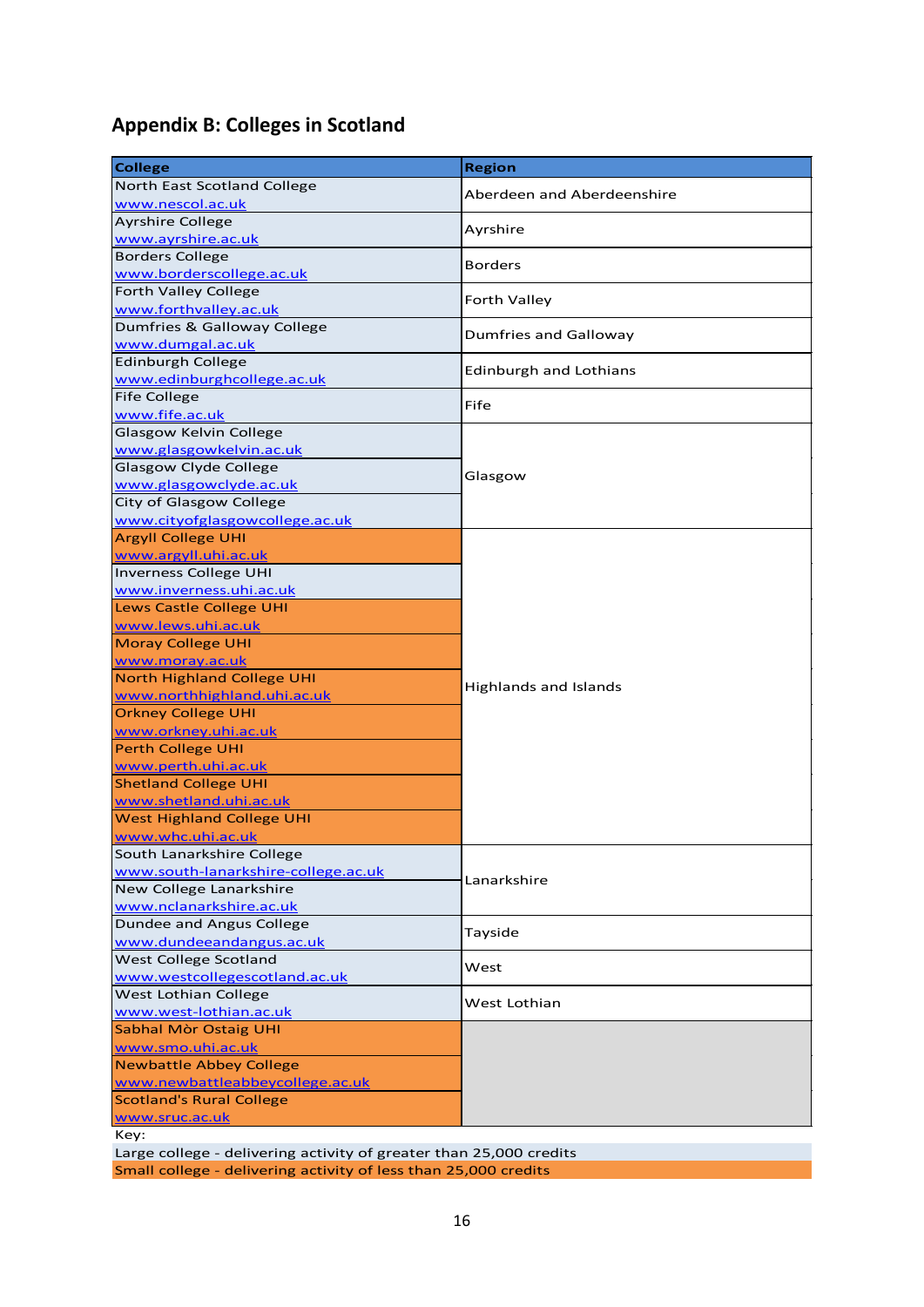### <span id="page-16-0"></span>**Appendix C: Education Scotland – (HMIE) Mapping to superclass**

| $ES - Subject$        |
|-----------------------|
| <b>Classification</b> |

#### **ES – Subject Superclass**

**Art and design** 

|  | <b>Arts and Crafts</b> |
|--|------------------------|
|  |                        |

|           | ALIS dilu Cidils                   |  |  |
|-----------|------------------------------------|--|--|
| <b>JA</b> | Art Studies/Fine Arts              |  |  |
| <b>JB</b> | <b>Art Techniques/Practice</b>     |  |  |
| <b>JC</b> | Design (non-industrial)            |  |  |
| <b>JD</b> | Museum/Gallery/Conservation Skills |  |  |
| JE.       | Collecting/Antiques                |  |  |
| JF        | Crafts: Leisure/General            |  |  |
| <b>JG</b> | <b>Decorative Leisure Crafts</b>   |  |  |
| JH        | Decorative Metal Crafts/Jewellery  |  |  |
| JK        | Fashion/Textiles/Clothing (craft)  |  |  |
| JL        | Fabric Crafts/Soft Furnishings     |  |  |
| <b>JR</b> | Glass/Ceramics/Stone Crafts        |  |  |
|           |                                    |  |  |

#### **Authorship/Photography/Publishing/Media**

| KH | <b>Print and Publishing</b> |
|----|-----------------------------|
|----|-----------------------------|

#### **Construction and Property (Built Environment)**

| TJ | Interior Design/Fitting/Decoration |
|----|------------------------------------|
|    |                                    |

#### **Manufacturing/Production Work**

| <b>WL</b> | <b>Paper Manufacture</b> |  |
|-----------|--------------------------|--|
|           |                          |  |

**Business, management and** 

#### **administration Business/Management/Office Studies**

| AA        | <b>Business (general)</b>                |
|-----------|------------------------------------------|
| AB        | Management (general)                     |
| <b>AC</b> | <b>Public Administration</b>             |
| <b>AD</b> | International Business Studies/Briefings |
| <b>AE</b> | Enterprises                              |
| AF        | Management Skills (specific)             |
| AG        | Management Planning and Control Systems  |
| <b>AJ</b> | Human Resources Management               |
| <b>AK</b> | Financial Management/Accounting          |
| <b>AL</b> | <b>Financial Services</b>                |
| <b>AM</b> | <b>Call Centres</b>                      |
| <b>AY</b> | Administration/Office Skills             |
| <b>AZ</b> | Typing/Shorthand/Secretarial Skills      |

#### **Sales, Marketing and Distribution**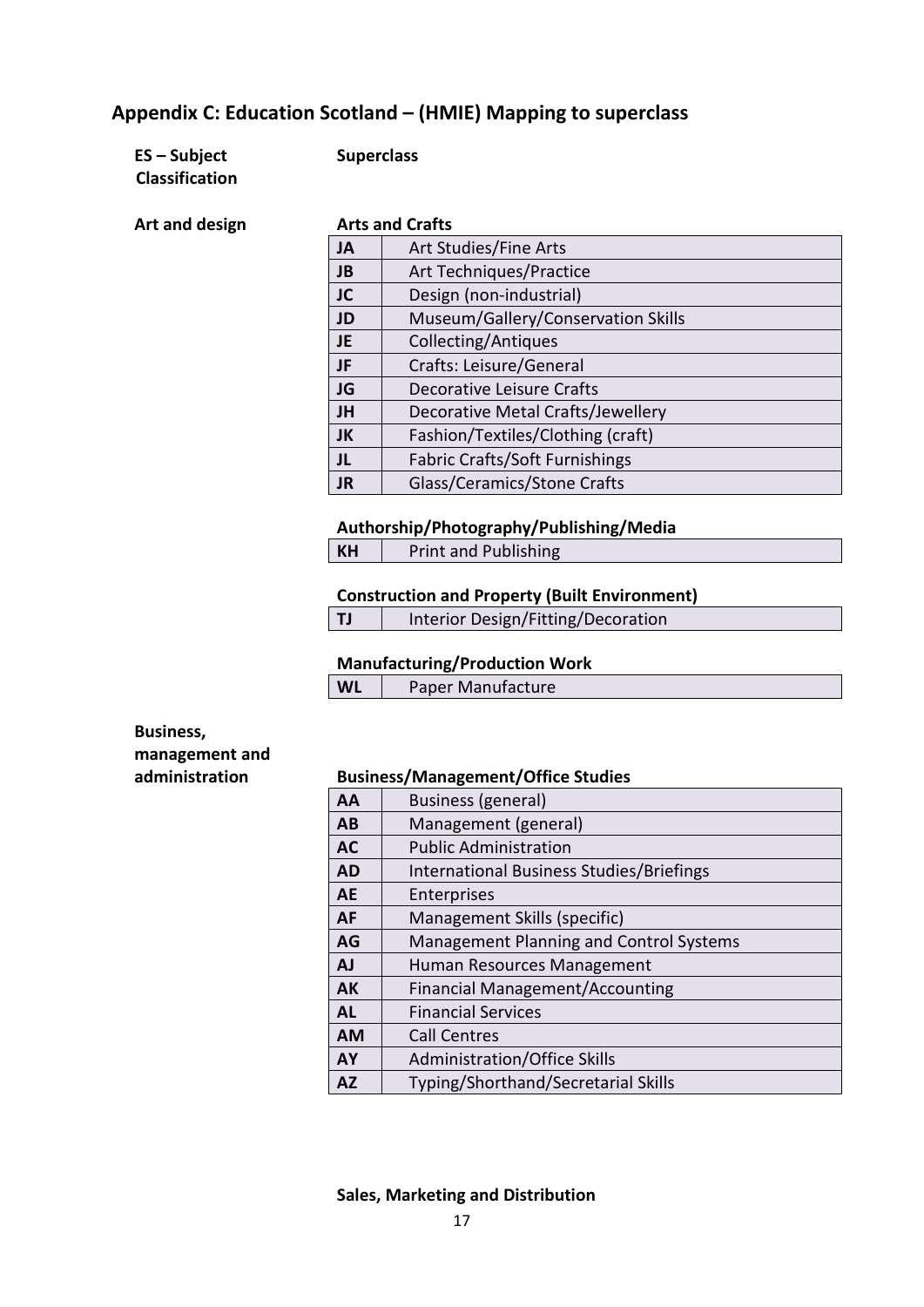| BA        | Marketing/Public Relations                |
|-----------|-------------------------------------------|
| BB        | Export/Import/European Sales              |
| <b>BC</b> | Retailing/Wholesaling/Distributive Trades |
| BD        | Retailing/Distribution: Specific Types    |
| <b>BE</b> | Sales Work                                |
| ΒF        | E-Commerce                                |

#### **Politics/Economics/Law/Social Sciences**

| со<br><b>LD</b> | Economics |
|-----------------|-----------|
|                 | ∟aw       |

#### **Family Care/Personal Development/Personal Care and Appearance**

| HE<br>Personal Finance/Consumerism/Rights |  |
|-------------------------------------------|--|
|-------------------------------------------|--|

#### **Services to Industry**

| <b>VD</b> | <b>Quality and Reliability Management</b> |
|-----------|-------------------------------------------|
| <b>VH</b> | <b>Facilities Management</b>              |
| VJ        | Contracting (Business/Industry)           |

#### **Transport Services**

| <b>ZM</b> | Logistics                           |
|-----------|-------------------------------------|
| <b>ZN</b> | Purchasing/Procurement and Sourcing |
| <b>ZP</b> | Distribution                        |

#### **Family Care/Personal Development/Personal Care and**

#### **Appearance**

| <b>HF</b> | Parenting/Carers         |
|-----------|--------------------------|
| HH        | Crisis/Illness Self Help |

#### **Health Care/Medicine/Health and Safety**

| <b>PA</b> | Health Care Management/Health Studies  |
|-----------|----------------------------------------|
| <b>PH</b> | <b>Nursing</b>                         |
| <b>PJ</b> | Semi-Medical/Physical/Psycho/Therapies |
| <b>PK</b> | Psychology                             |
| <b>PL</b> | <b>Health and Safety</b>               |
| <b>PR</b> | Social/Family /Community Work          |
| <b>PS</b> | Counselling/Advice Work/Crisis Support |
| <b>PT</b> | <b>Caring Skills</b>                   |
| PV        | <b>First Aid</b>                       |

#### **Computing and ICT Information Technology and Information**

| <b>CA</b>       | Information and Communication Technology (general) |
|-----------------|----------------------------------------------------|
| CB              | <b>Computer Science</b>                            |
| $\overline{cc}$ | <b>Using Software</b>                              |
| <b>CD</b>       | Information Work/ Information Use                  |
|                 | Libraries/Librarianship                            |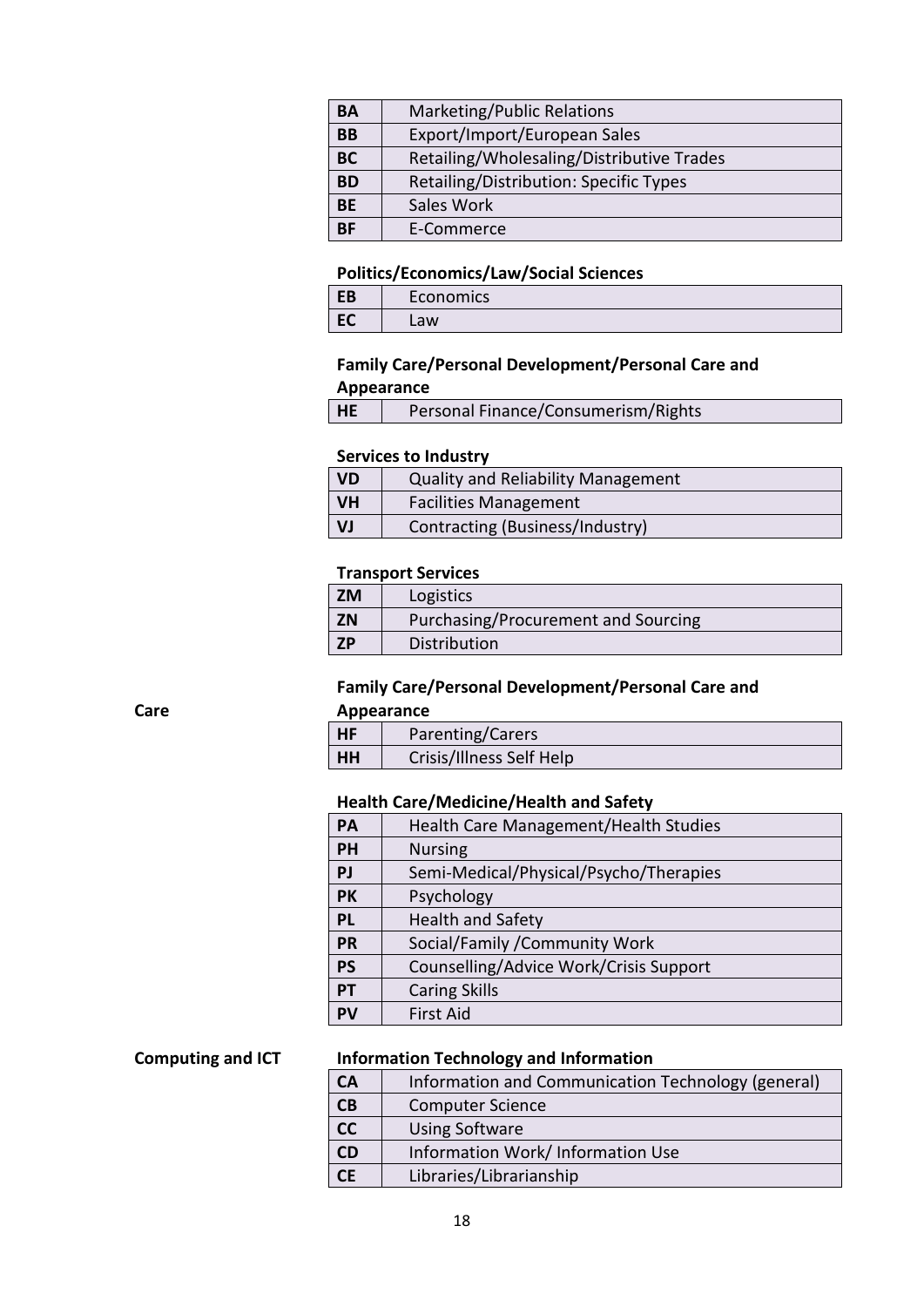#### **Construction Arts and Crafts**

| JP | Wood Cane and Furniture Crafts |
|----|--------------------------------|
|----|--------------------------------|

#### **Environmental Protection/Energy/Cleansing/Security**

| QB | <b>Energy Economics/Management/Conservation</b> |
|----|-------------------------------------------------|
| QD | <b>Environmental Health/Safety</b>              |

#### **Science and Mathematics**

## **Construction and Property (Built Environment)**

| ΤА        | <b>Built Environment</b>                |
|-----------|-----------------------------------------|
| <b>TC</b> | Property Surveying/Planning/Development |
| <b>TD</b> | <b>Building Design/Architecture</b>     |
| <b>TE</b> | Construction                            |
| <b>TF</b> | <b>Construction Management</b>          |
| <b>TG</b> | <b>Building/Construction Operations</b> |
| <b>TH</b> | <b>Building Maintenance/Services</b>    |
| <b>TK</b> | <b>Construction Site Work</b>           |
| ΤL        | Civil Engineering                       |
| ΤМ        | <b>Structural Engineering</b>           |

#### **Manufacturing/Production Work**

| <b>WK</b> | Woodworking/Furniture Manufacture |
|-----------|-----------------------------------|
|-----------|-----------------------------------|

# **Education and**

#### **training Education/Training/Teaching**

| <b>GA</b> | Education/Training/Learning (Theory)   |
|-----------|----------------------------------------|
| <b>GB</b> | Teaching/Training                      |
| GC        | Teaching/Training: Specific Subjects   |
| <b>GD</b> | <b>Education/School Administration</b> |
| <b>GF</b> | <b>Careers/Education Guidance Work</b> |

#### **Family Care/Personal Development/Personal Care and**

#### **Appearance**

| HC | <b>Career Change/Access</b> |
|----|-----------------------------|
|    |                             |

#### **Engineering Environmental Protection/Energy/Cleansing/Security**

| <b>QH</b> | Security/Police/Armed Forces |
|-----------|------------------------------|
|           | Fire and Rescue Services     |

#### **Services to Industry**

| <b>VE</b> | Industrial Control/Monitoring              |
|-----------|--------------------------------------------|
| <b>VF</b> | Industrial Design/Research and Development |
| <b>VG</b> | <b>Engineering Services</b>                |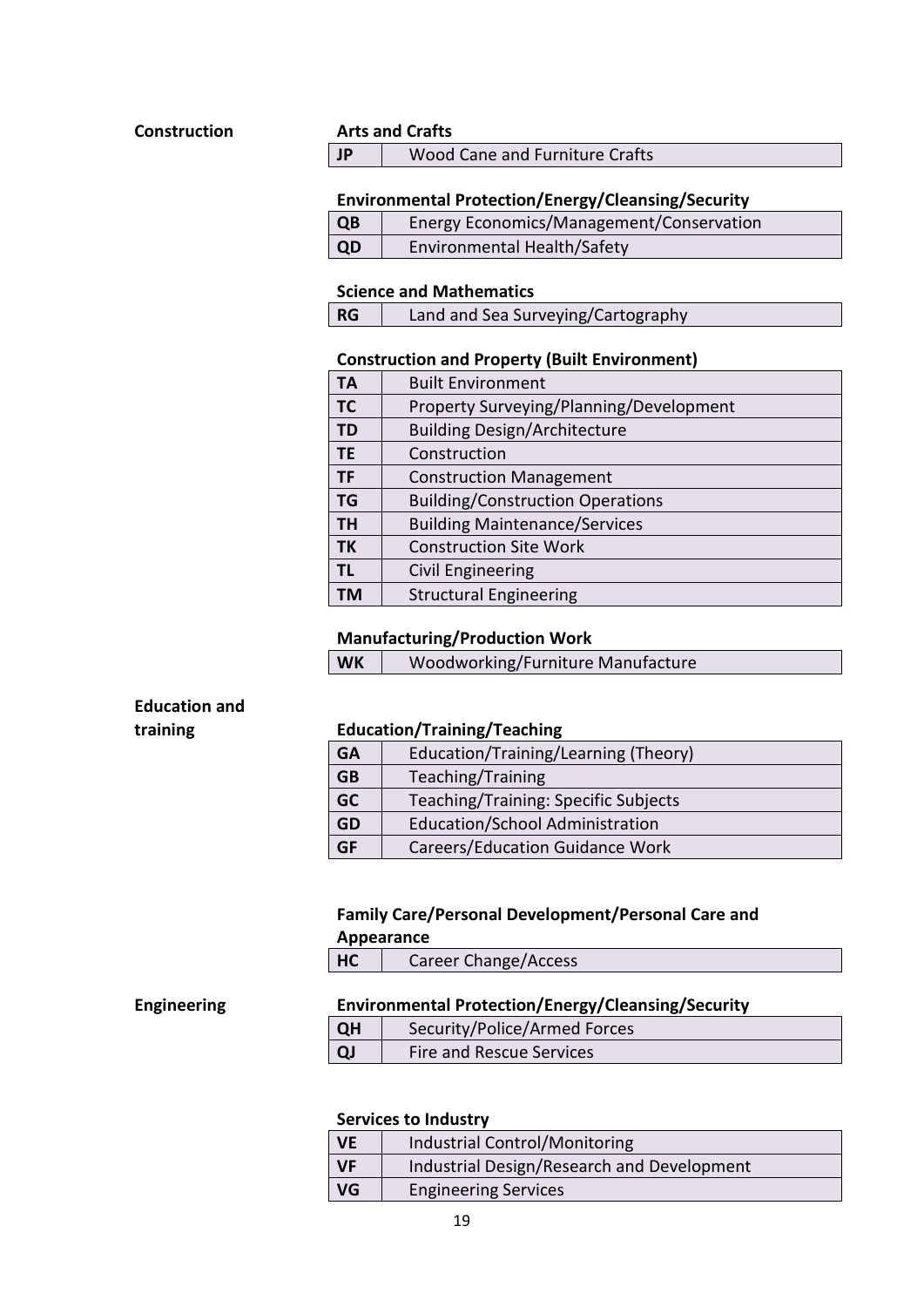#### **Manufacturing/Production Work**

| <b>WA</b> | Manufacturing (general)                   |
|-----------|-------------------------------------------|
| <b>WB</b> | Manufacturing/Assembly                    |
| <b>WC</b> | Instrument Making/Repair                  |
| <b>WD</b> | <b>Testing Measurement and Inspection</b> |
| <b>WE</b> | <b>Chemical Products</b>                  |
| <b>WF</b> | Glass/Ceramics/Concretes Manufacture      |
| <b>WG</b> | <b>Polymer Processing</b>                 |
| <b>WH</b> | Textiles/Fabrics (industrial)             |

#### **Engineering**

| <b>XA</b> | Engineering/Technology                 |
|-----------|----------------------------------------|
| <b>XD</b> | <b>Metals Working/Finishing</b>        |
| <b>XE</b> | Welding/Joining                        |
| <b>XF</b> | Tools/Machining                        |
| <b>XH</b> | <b>Mechanical Engineering</b>          |
| XJ        | <b>Electrical Engineering</b>          |
| <b>XK</b> | Power/Energy Engineering               |
| <b>XL</b> | <b>Electronic Engineering</b>          |
| XM        | Telecommunications                     |
| <b>XN</b> | <b>Electrical/Electronic Servicing</b> |
| <b>XP</b> | Aerospace/Defence Engineering          |
| <b>XR</b> | Road Vehicle Engineering               |
| <b>XS</b> | Vehicle Maintenance/Repair/Servicing   |
| XТ        | Rail Vehicle Engineering               |

#### **Oil/Mining/Plastics/Chemicals**

| YA        | Mining/Quarrying/Extraction     |
|-----------|---------------------------------|
| <b>YB</b> | Oil and Gas Operations          |
| YC        | Chemicals/Materials Engineering |
| <b>YD</b> | Metallurgy/Metals Production    |
| <b>YE</b> | Polymer Science/Technology      |

#### **Transport Services**

| ZQ        | <b>Transport Services</b> |
|-----------|---------------------------|
| <b>ZR</b> | Aviation                  |
|           | Rail Transport            |
| ZV        | Road Transport            |
| <b>7X</b> | Driving/Road Safety       |

**Hairdressing, beauty and** 

#### **Family Care/Personal Development/Personal Care and Appearance**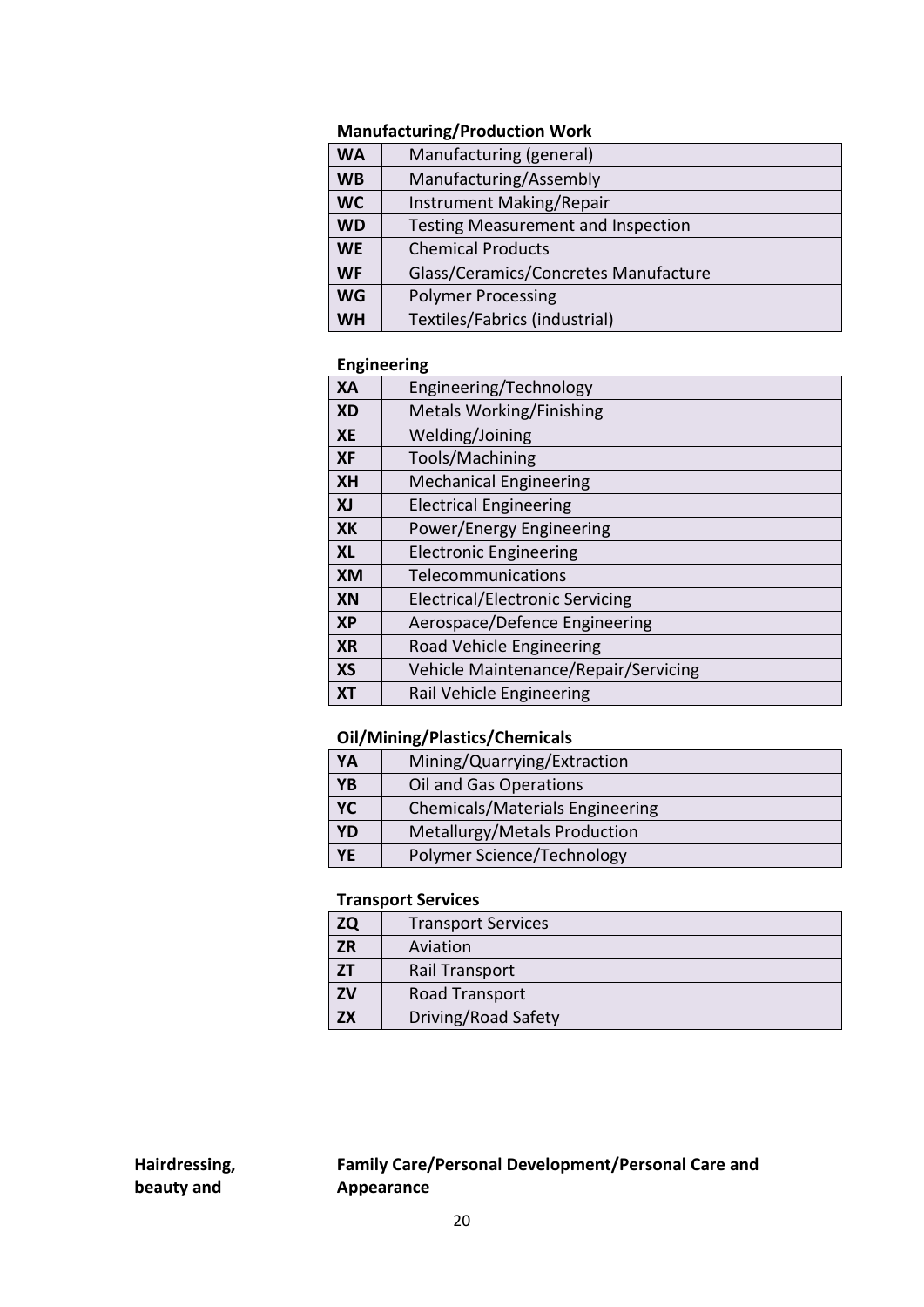#### **complementary therapies**

| l HK | Therapeutic Personal Care   |
|------|-----------------------------|
| L HL | Hair/Personal Care Services |

#### **Health Care/Medicine/Health and Safety**

| <b>Complementary Medicine</b> |
|-------------------------------|
|                               |

**Hospitality and** 

#### **tourism Catering/Food/Leisure Services/Tourism**

| <b>NA</b> | Hospitality/Catering                   |
|-----------|----------------------------------------|
| <b>NB</b> | <b>Food/Drink Services</b>             |
| <b>NC</b> | <b>Catering Services</b>               |
| <b>ND</b> | <b>Hospitality Operations</b>          |
| <b>NE</b> | Baking/Dairy/Food and Drink Processing |
| <b>NF</b> | Cookery                                |
| <b>NG</b> | <b>Home Economics</b>                  |
| <b>NH</b> | Food Science/Technology                |
| <b>NK</b> | Tourism/Travel                         |

#### **Environmental Protection/Energy/Cleansing/Security**

**QE** Cleansing

#### **Manufacturing/Production Work**

| <b>WM</b> | Food/Drink/Tobacco (industrial) |
|-----------|---------------------------------|
|-----------|---------------------------------|

# **Land-based**

#### **industries Environmental Protection/Energy/Cleansing/Security**

| <b>QA</b> | Environmental Protection/Conservation |
|-----------|---------------------------------------|
| $ $ QC    | <b>Pollution/Pollution Control</b>    |
| QG        | <b>Funerary Services</b>              |

#### **Agriculture Horticulture and Animal Care**

| <b>SA</b> | Agriculture/Horticulture (general)          |
|-----------|---------------------------------------------|
| <b>SC</b> | Crop Protection/Fertilisers/By-products     |
| <b>SD</b> | Crop Husbandry                              |
| <b>SE</b> | Gardening/Floristry                         |
| <b>SF</b> | <b>Amenity Horticulture</b>                 |
| SG        | Forestry/Timber Production                  |
| <b>SH</b> | <b>Animal Husbandry</b>                     |
| SJ        | <b>Fish Production/Fisheries</b>            |
|           | Agricultural/Horticultural Engineering/Farm |
| <b>SK</b> | <b>Machinery</b>                            |
| <b>SL</b> | Agricultural/Horticultural Maintenance      |
| <b>SM</b> | Rural/Agricultural Business Organisation    |
| <b>SN</b> | <b>Veterinary Services</b>                  |
| <b>SP</b> | Pets/Domestic Animal Care                   |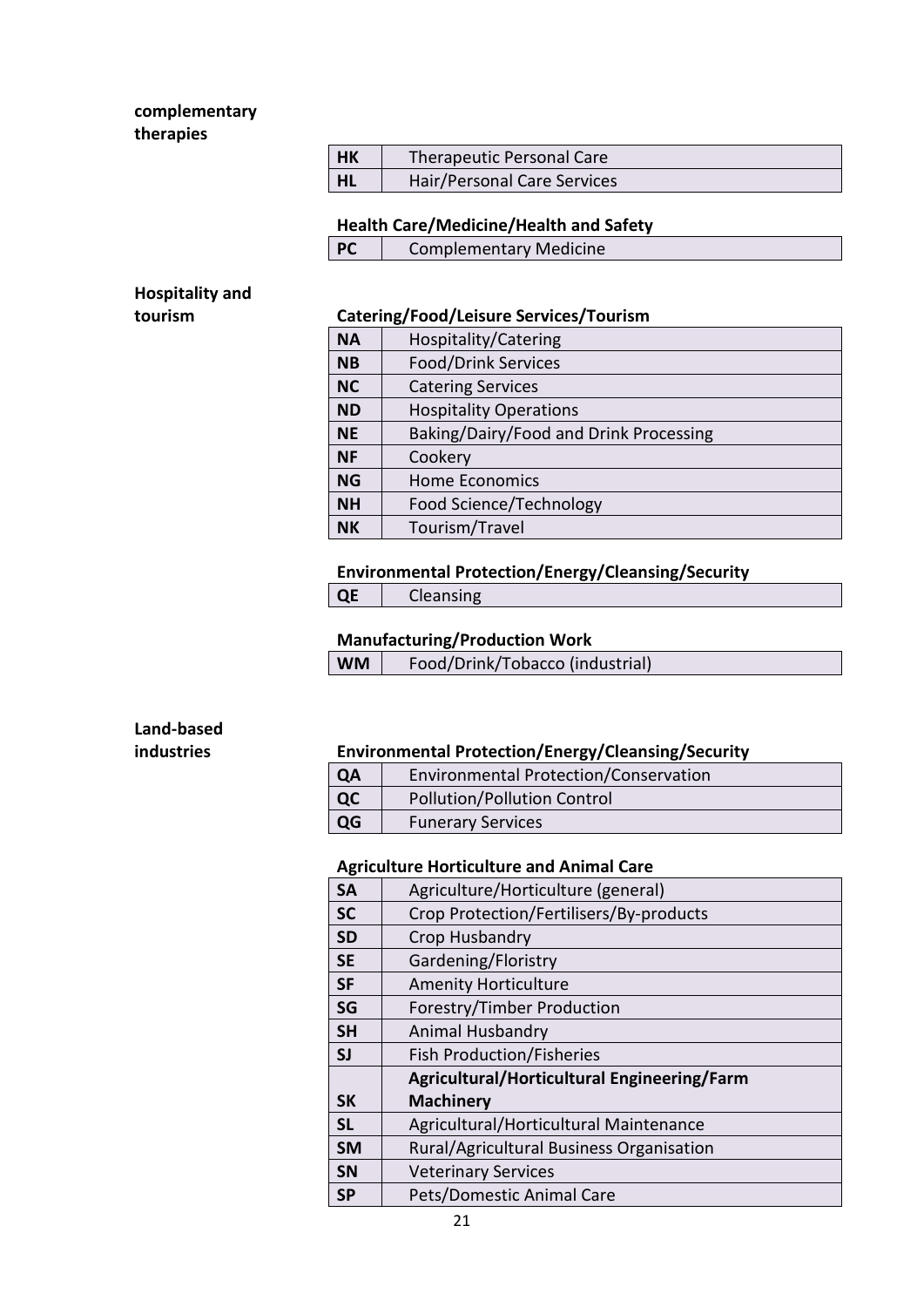**SQ** Land Based Studies

#### **Manufacturing/Production Work**

| <b>WJ</b> | Leather Footwear and Fur |
|-----------|--------------------------|
|-----------|--------------------------|

# **Languages and**

| <b>ESOL</b> | Area Studies/Cultural Studies/Languages/Literature |
|-------------|----------------------------------------------------|
|-------------|----------------------------------------------------|

|           | Linguistic Studies |
|-----------|--------------------|
| <b>FN</b> | Languages          |

#### **Media Area Studies/Cultural Studies/Languages/Literature**

**FC** Literature

#### **Authorship/Photography/Publishing/Media**

| Communication/Media                       |
|-------------------------------------------|
| <b>Communication Skills</b>               |
| Writing (authorship)                      |
| Journalism                                |
| Moving Image/Photography/Media Production |
|                                           |

# **Nautical studies Engineering**

|    | Ship and Boat Building/Marine/Offshore Engineering |
|----|----------------------------------------------------|
| XQ | and Maintenance                                    |

#### **Transport Services**

|  | <b>Marine Transport</b> |
|--|-------------------------|
|  |                         |

#### **Performing arts Performing Arts**

| LA        | Performing Arts (general)        |
|-----------|----------------------------------|
| <b>LB</b> | Dance                            |
| <b>LC</b> | <b>Theatre and Dramatic Arts</b> |
| LD        | Variety Circus and Modelling     |
| LE        | <b>Theatre Production</b>        |
| LF        | <b>Music Studies</b>             |
| LG        | Music of Specific Kinds/Cultures |
| LH        | Music Performance/Playing        |
| IJ        | Musical Instrument Making/Repair |
| LK        | Music Technology / Production    |

#### **Science Health Care/Medicine/Health and Safety**

| PB        | <b>Medical Sciences</b>                     |
|-----------|---------------------------------------------|
| <b>PD</b> | Paramedical Services/Supplementary Medicine |
| <b>PE</b> | Medical Technology/Pharmacology             |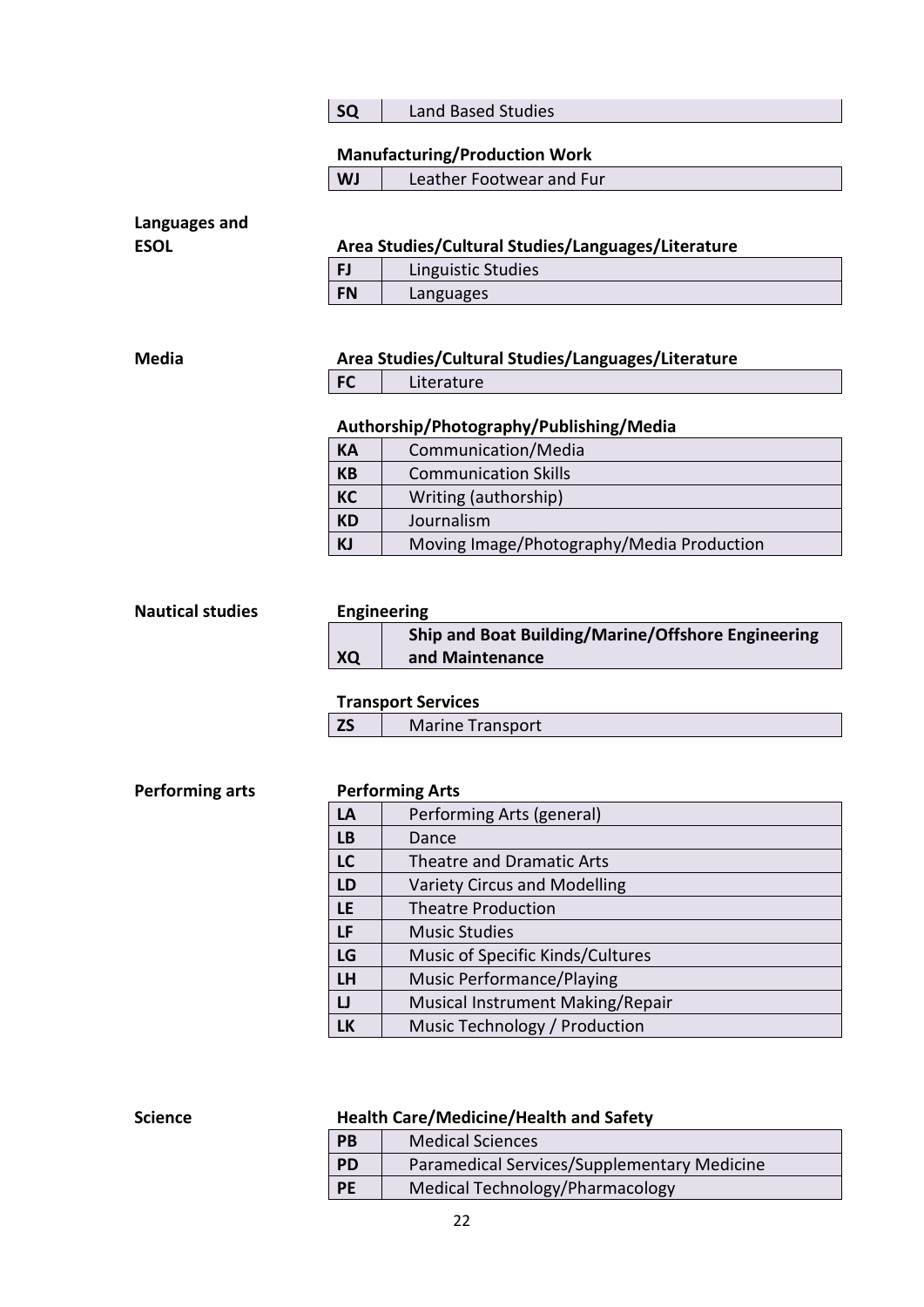| <b>DF</b> | <b>Dental Services</b>     |
|-----------|----------------------------|
| PG        | <b>Ophthalmic Services</b> |

#### **Science and Mathematics**

| <b>RA</b> | Science                     |
|-----------|-----------------------------|
| <b>RB</b> | <b>Mathematics</b>          |
| <b>RC</b> | <b>Physics</b>              |
| <b>RD</b> | Chemistry                   |
| <b>RE</b> | Astronomy/Space Science     |
| <b>RF</b> | <b>Earth Sciences</b>       |
| <b>RH</b> | Life Sciences               |
| <b>RJ</b> | <b>Materials Science</b>    |
| <b>RK</b> | <b>Agricultural Science</b> |

#### **Humanities (History/Archaeology/Religious Studies/Philosophy)**

## **Social subjects**

**Sport and leisure**

| <b>DA</b> | Humanities/General Studies/Combined Studies |
|-----------|---------------------------------------------|
| <b>DB</b> | History                                     |
| <b>DC</b> | Archaeology                                 |
| <b>DD</b> | Religion                                    |
| <b>DE</b> | Philosophy                                  |
| <b>DF</b> | <b>Classics</b>                             |

#### **Politics/Economics/Law/Social Sciences**

| EA        | Government/Politics   |
|-----------|-----------------------|
| ED        | Social Sciences       |
| <b>EE</b> | <b>Social Studies</b> |

#### **Area Studies/Cultural Studies/Languages/Literature**

| <b>FB</b> | Culture/Gender/Folklore |
|-----------|-------------------------|
| <b>FM</b> | Area/Diaspora Studies   |

#### **Family Care/Personal Development/Personal Care and Appearance**

**HJ** Personal Health/Fitness/Appearance

#### **Sports Games and Recreation**

| <b>MA</b> | <b>Sports Studies/Combined Sports</b>         |
|-----------|-----------------------------------------------|
| <b>MB</b> | <b>Air Sports</b>                             |
| <b>MC</b> | <b>Water Sports</b>                           |
| <b>MD</b> | <b>Athletics Gymnastics and Combat Sports</b> |
| <b>ME</b> | <b>Wheeled Sports</b>                         |
| <b>MF</b> | <b>Winter Sports</b>                          |
| <b>MG</b> | <b>Ball and Related Games</b>                 |
| <b>MH</b> | <b>Country/Animal Sports</b>                  |
| <b>MJ</b> | <b>Indoor Games</b>                           |